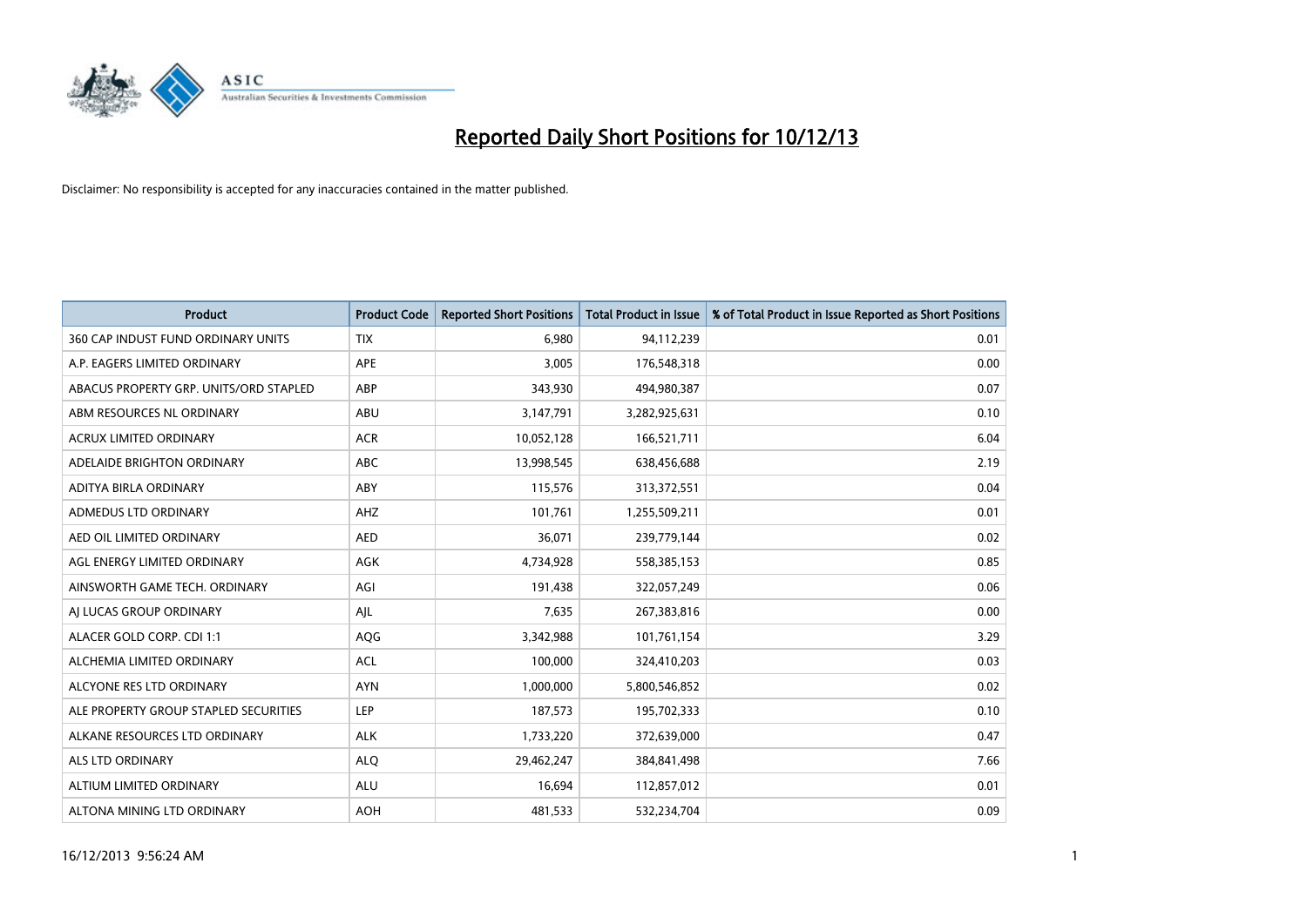

| <b>Product</b>                          | <b>Product Code</b> | <b>Reported Short Positions</b> | <b>Total Product in Issue</b> | % of Total Product in Issue Reported as Short Positions |
|-----------------------------------------|---------------------|---------------------------------|-------------------------------|---------------------------------------------------------|
| ALUMINA LIMITED ORDINARY                | <b>AWC</b>          | 169,903,473                     | 2,806,225,615                 | 6.05                                                    |
| AMALGAMATED HOLDINGS ORDINARY           | AHD                 | 47,823                          | 157,809,687                   | 0.03                                                    |
| AMCOM TELECOMM, ORDINARY                | AMM                 | 1,542,061                       | 244,557,101                   | 0.63                                                    |
| AMCOR LIMITED ORDINARY                  | AMC                 | 2,930,436                       | 1,206,684,923                 | 0.24                                                    |
| AMP LIMITED ORDINARY                    | AMP                 | 27,797,835                      | 2,957,737,964                 | 0.94                                                    |
| AMPELLA MINING ORDINARY                 | <b>AMX</b>          | 340,644                         | 248,000,493                   | 0.14                                                    |
| ANSELL LIMITED ORDINARY                 | <b>ANN</b>          | 4,457,334                       | 148,896,387                   | 2.99                                                    |
| ANTARES ENERGY LTD ORDINARY             | AZZ                 | 184,205                         | 255,000,000                   | 0.07                                                    |
| ANZ BANKING GRP LTD ORDINARY            | ANZ                 | 9,801,250                       | 2,743,688,862                 | 0.36                                                    |
| APA GROUP STAPLED SECURITIES            | <b>APA</b>          | 12,022,584                      | 835,750,807                   | 1.44                                                    |
| APN NEWS & MEDIA ORDINARY               | <b>APN</b>          | 15,619,948                      | 661,526,586                   | 2.36                                                    |
| AQUARIUS PLATINUM. ORDINARY             | AQP                 | 6,716,507                       | 486,851,336                   | 1.38                                                    |
| AQUILA RESOURCES ORDINARY               | <b>AQA</b>          | 13,723,774                      | 411,804,442                   | 3.33                                                    |
| ARAFURA RESOURCE LTD ORDINARY           | ARU                 | 46,367                          | 441,270,644                   | 0.01                                                    |
| ARB CORPORATION ORDINARY                | ARP                 | 1,548,717                       | 72,481,302                    | 2.14                                                    |
| ARDENT LEISURE GROUP STAPLED SECURITIES | AAD                 | 1,579,665                       | 405,055,708                   | 0.39                                                    |
| ARENA GROUP ORDINARY UNITS              | <b>ARF</b>          | 6,727                           | 206,342,963                   | 0.00                                                    |
| ARISTOCRAT LEISURE ORDINARY             | <b>ALL</b>          | 9,274,773                       | 551,418,047                   | 1.68                                                    |
| ARRIUM LTD ORDINARY                     | ARI                 | 16,268,512                      | 1,361,469,008                 | 1.19                                                    |
| ASCIANO LIMITED ORDINARY                | <b>AIO</b>          | 8,060,596                       | 975,385,664                   | 0.83                                                    |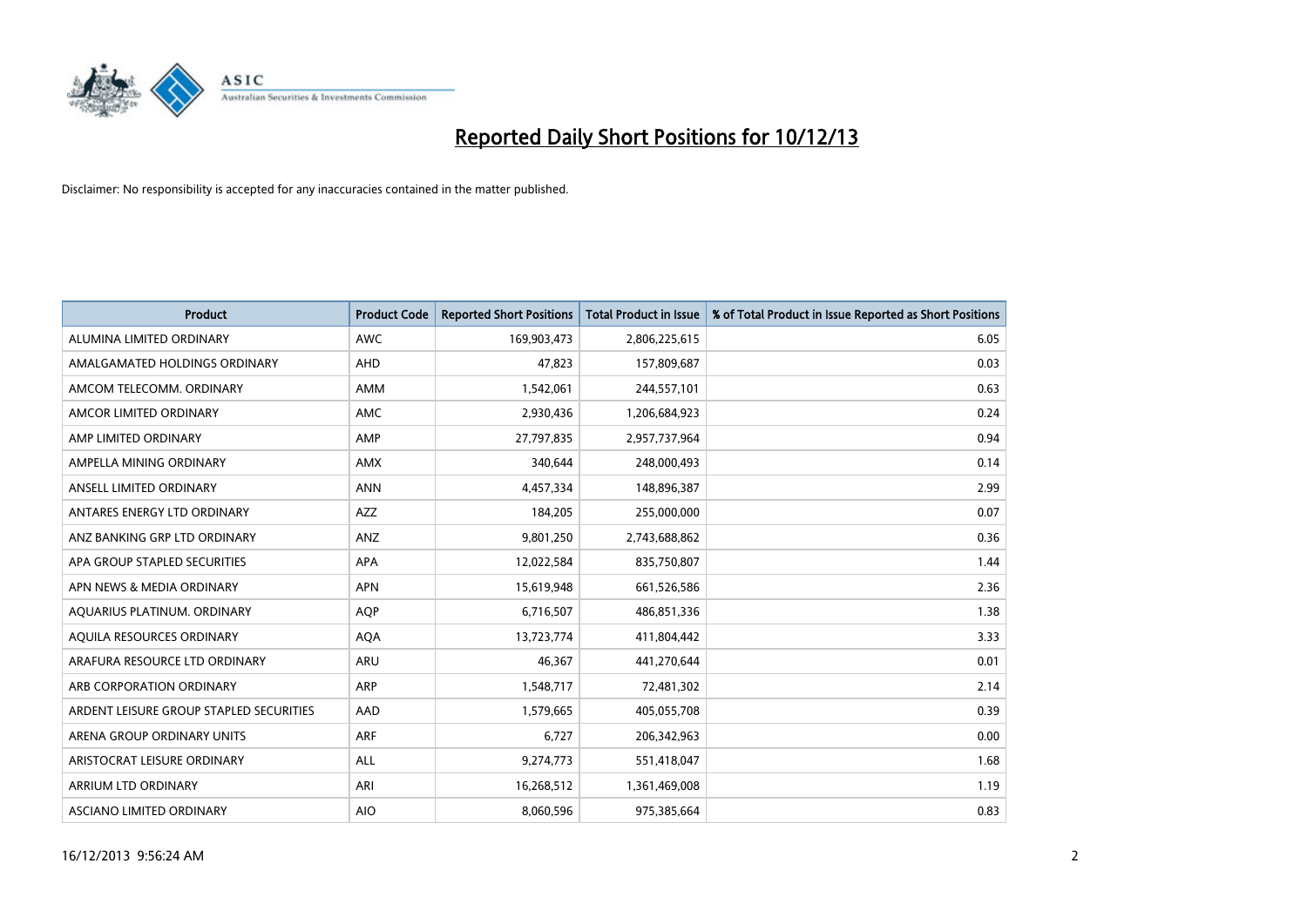

| <b>Product</b>                            | <b>Product Code</b> | <b>Reported Short Positions</b> | <b>Total Product in Issue</b> | % of Total Product in Issue Reported as Short Positions |
|-------------------------------------------|---------------------|---------------------------------|-------------------------------|---------------------------------------------------------|
| ASG GROUP LIMITED ORDINARY                | <b>ASZ</b>          | 1,011,164                       | 206,720,839                   | 0.49                                                    |
| ASPEN GROUP ORD/UNITS STAPLED             | APZ                 | 100,870                         | 119,946,366                   | 0.08                                                    |
| ASTRO JAP PROP GROUP STAPLED US PROHIBIT. | AJA                 | 35,223                          | 67,211,752                    | 0.05                                                    |
| ASX LIMITED ORDINARY                      | ASX                 | 3,043,673                       | 193,595,162                   | 1.57                                                    |
| ATLANTIC LIMITED ORDINARY                 | ATI                 | 50,000                          | 154,757,339                   | 0.03                                                    |
| ATLAS IRON LIMITED ORDINARY               | <b>AGO</b>          | 68,598,695                      | 915,496,158                   | 7.49                                                    |
| AUCKLAND INTERNATION ORDINARY             | AIA                 | 1,145                           | 1,322,564,489                 | 0.00                                                    |
| AURIZON HOLDINGS LTD ORDINARY             | AZJ                 | 16,872,632                      | 2,137,284,503                 | 0.79                                                    |
| <b>AURORA OIL &amp; GAS ORDINARY</b>      | <b>AUT</b>          | 7,922,569                       | 448,785,778                   | 1.77                                                    |
| AUSDRILL LIMITED ORDINARY                 | <b>ASL</b>          | 24,260,403                      | 312,277,224                   | 7.77                                                    |
| AUSENCO LIMITED ORDINARY                  | AAX                 | 2,079,073                       | 148,518,105                   | 1.40                                                    |
| <b>AUSTAL LIMITED ORDINARY</b>            | ASB                 | 537,157                         | 346,379,377                   | 0.16                                                    |
| AUSTIN ENGINEERING ORDINARY               | ANG                 | 483,644                         | 73,164,403                    | 0.66                                                    |
| AUSTRALAND PROPERTY STAPLED SECURITY      | <b>ALZ</b>          | 2,419,884                       | 578,324,670                   | 0.42                                                    |
| AUSTRALIAN AGRICULT, ORDINARY             | <b>AAC</b>          | 4,181,213                       | 532,294,404                   | 0.79                                                    |
| <b>AUSTRALIAN EDUCATION UNITS</b>         | <b>AEU</b>          | 4,636                           | 194,690,418                   | 0.00                                                    |
| AUSTRALIAN INFR LTD ORDINARY              | <b>AIX</b>          | 2,313,812                       | 620,733,944                   | 0.37                                                    |
| AUSTRALIAN PHARM. ORDINARY                | API                 | 7,874,370                       | 488,115,883                   | 1.61                                                    |
| AUTOMOTIVE HOLDINGS ORDINARY              | AHE                 | 406,284                         | 260,579,682                   | 0.16                                                    |
| AVEO GROUP STAPLED SECURITIES             | AOG                 | 16,365,418                      | 500,111,460                   | 3.27                                                    |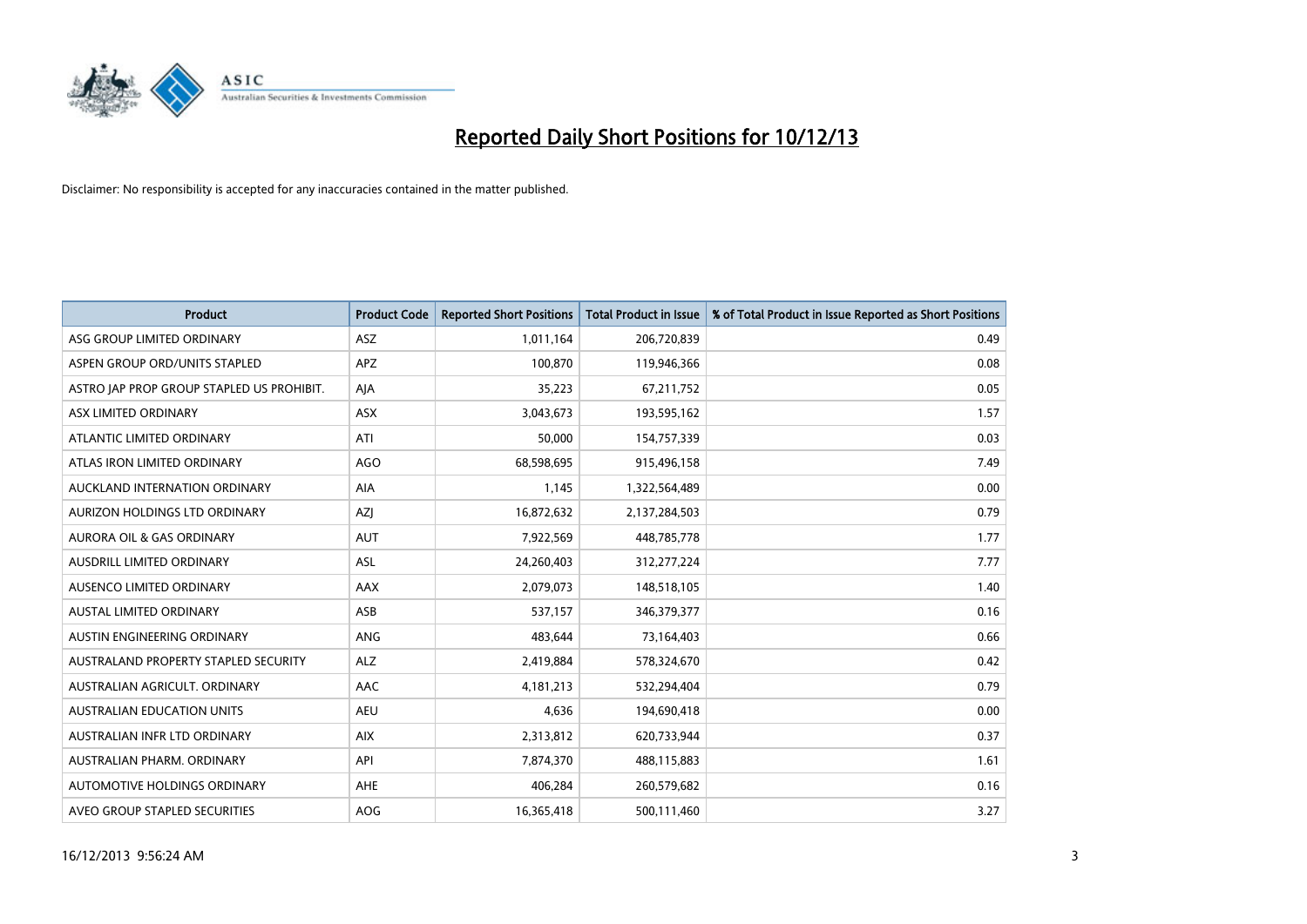

| <b>Product</b>                         | <b>Product Code</b> | <b>Reported Short Positions</b> | <b>Total Product in Issue</b> | % of Total Product in Issue Reported as Short Positions |
|----------------------------------------|---------------------|---------------------------------|-------------------------------|---------------------------------------------------------|
| AVIENNINGS LIMITED ORDINARY            | <b>AVJ</b>          | 69,999                          | 384,423,851                   | 0.02                                                    |
| AWE LIMITED ORDINARY                   | AWE                 | 1,062,871                       | 522,116,985                   | 0.20                                                    |
| <b>BANDANNA ENERGY ORDINARY</b>        | <b>BND</b>          | 18,700,104                      | 528,481,199                   | 3.54                                                    |
| BANK OF QUEENSLAND. ORDINARY           | <b>BOO</b>          | 4,235,629                       | 322,566,581                   | 1.31                                                    |
| <b>BASE RES LIMITED ORDINARY</b>       | <b>BSE</b>          | 7,028,514                       | 561,840,029                   | 1.25                                                    |
| BATHURST RES NZ LTD ORDINARY           | <b>BRL</b>          | 19,905,429                      | 821,457,725                   | 2.42                                                    |
| <b>BC IRON LIMITED ORDINARY</b>        | <b>BCI</b>          | 26,531                          | 123,878,630                   | 0.02                                                    |
| BEACH ENERGY LIMITED ORDINARY          | <b>BPT</b>          | 19,735,922                      | 1,277,958,962                 | 1.54                                                    |
| BEADELL RESOURCE LTD ORDINARY          | <b>BDR</b>          | 33,203,089                      | 790,727,280                   | 4.20                                                    |
| <b>BEGA CHEESE LTD ORDINARY</b>        | <b>BGA</b>          | 89,532                          | 151,975,190                   | 0.06                                                    |
| BENDIGO AND ADELAIDE ORDINARY          | <b>BEN</b>          | 11,669,547                      | 409,977,183                   | 2.85                                                    |
| BENTHAM IMF LTD ORDINARY               | <b>IMF</b>          | 2,706,754                       | 155,147,048                   | 1.74                                                    |
| BERKELEY RESOURCES ORDINARY            | <b>BKY</b>          | 89,341                          | 179,393,323                   | 0.05                                                    |
| BETASHARES ASX RES ETF UNITS           | <b>ORE</b>          | 809,000                         | 3,020,814                     | 26.78                                                   |
| <b>BHP BILLITON LIMITED ORDINARY</b>   | <b>BHP</b>          | 7,142,133                       | 3,211,691,105                 | 0.22                                                    |
| <b>BILLABONG ORDINARY</b>              | <b>BBG</b>          | 14,293,119                      | 478,944,292                   | 2.98                                                    |
| <b>BIONOMICS LIMITED ORDINARY</b>      | <b>BNO</b>          | 197,819                         | 412,163,567                   | 0.05                                                    |
| BIRIMIAN GOLD LTD ORDINARY             | <b>BGS</b>          | 9,099                           | 724,981,654                   | 0.00                                                    |
| <b>BLACKMORES LIMITED ORDINARY</b>     | <b>BKL</b>          | 20,745                          | 17,046,024                    | 0.12                                                    |
| BLACKTHORN RESOURCES ORD US PROHIBITED | <b>BTR</b>          | 867,828                         | 164,285,950                   | 0.53                                                    |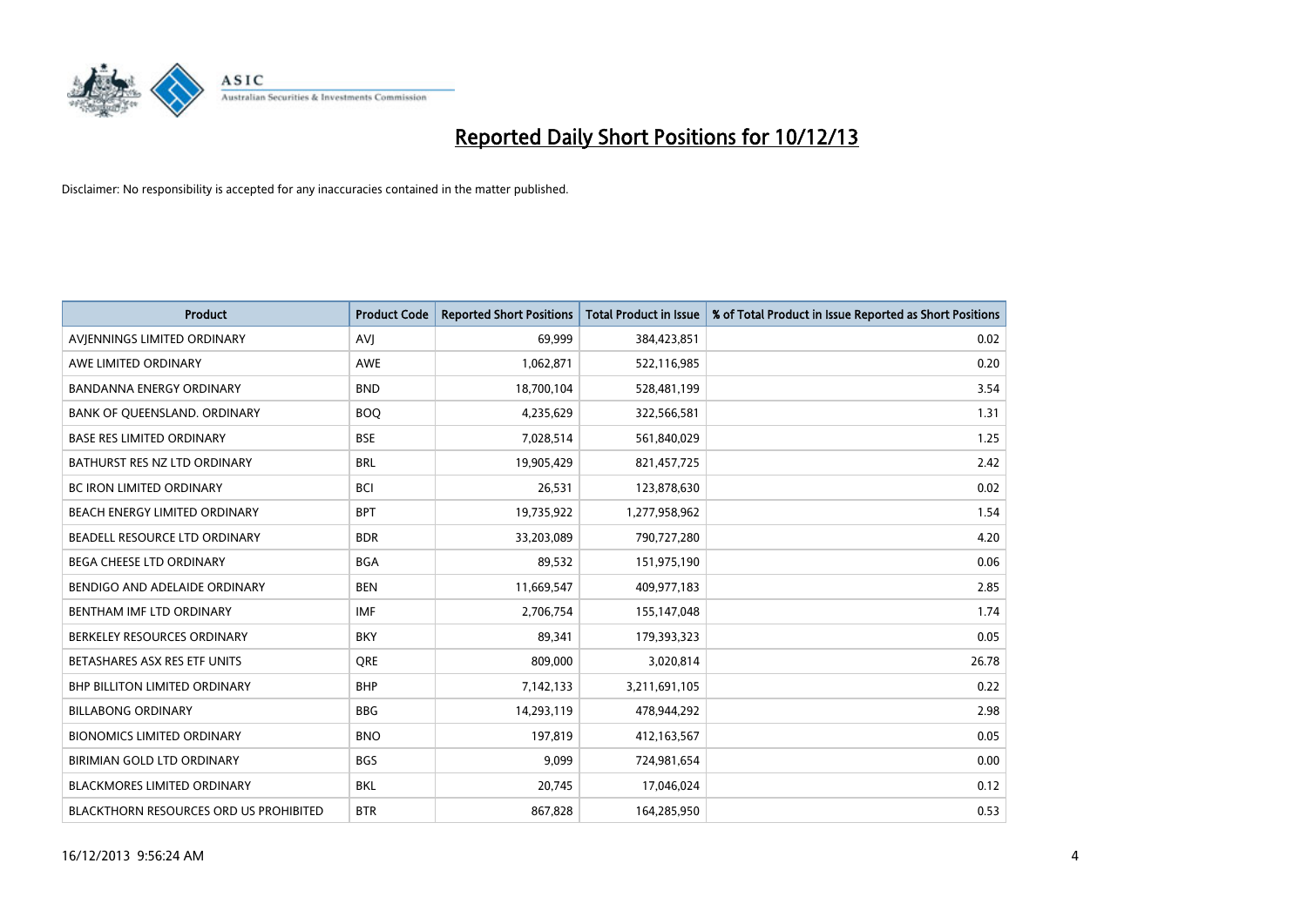

| <b>Product</b>                       | <b>Product Code</b> | <b>Reported Short Positions</b> | <b>Total Product in Issue</b> | % of Total Product in Issue Reported as Short Positions |
|--------------------------------------|---------------------|---------------------------------|-------------------------------|---------------------------------------------------------|
| BLUESCOPE STEEL LTD ORDINARY         | <b>BSL</b>          | 4,762,757                       | 558,733,728                   | 0.85                                                    |
| <b>BOART LONGYEAR ORDINARY</b>       | <b>BLY</b>          | 35,793,265                      | 461, 163, 412                 | 7.76                                                    |
| <b>BOOM LOGISTICS ORDINARY</b>       | <b>BOL</b>          | 249,999                         | 474,868,764                   | 0.05                                                    |
| BORAL LIMITED. ORDINARY              | <b>BLD</b>          | 46,898,491                      | 778,739,826                   | 6.02                                                    |
| <b>BRADKEN LIMITED ORDINARY</b>      | <b>BKN</b>          | 18,729,006                      | 169,240,662                   | 11.07                                                   |
| <b>BRAMBLES LIMITED ORDINARY</b>     | <b>BXB</b>          | 1,771,836                       | 1,561,262,383                 | 0.11                                                    |
| BREVILLE GROUP LTD ORDINARY          | <b>BRG</b>          | 2,676,770                       | 130,095,322                   | 2.06                                                    |
| <b>BRICKWORKS LIMITED ORDINARY</b>   | <b>BKW</b>          | 134,485                         | 148,038,996                   | 0.09                                                    |
| BT INVESTMENT MNGMNT ORDINARY        | <b>BTT</b>          | 1,764                           | 279,182,538                   | 0.00                                                    |
| <b>BUCCANEER ENERGY LTD ORDINARY</b> | <b>BCC</b>          | 364,833                         | 2,398,671,956                 | 0.02                                                    |
| <b>BURU ENERGY ORDINARY</b>          | <b>BRU</b>          | 14,113,058                      | 298,365,707                   | 4.73                                                    |
| <b>BWP TRUST ORDINARY UNITS</b>      | <b>BWP</b>          | 2,802,322                       | 627,165,919                   | 0.45                                                    |
| <b>CABCHARGE AUSTRALIA ORDINARY</b>  | CAB                 | 16,178,797                      | 120,430,683                   | 13.43                                                   |
| CALTEX AUSTRALIA ORDINARY            | <b>CTX</b>          | 1,803,515                       | 270,000,000                   | 0.67                                                    |
| CAPE LAMBERT RES LTD ORDINARY        | <b>CFE</b>          | 19,764                          | 669,241,942                   | 0.00                                                    |
| <b>CARBON ENERGY ORDINARY</b>        | <b>CNX</b>          | 6,799                           | 1,150,931,288                 | 0.00                                                    |
| CARDNO LIMITED ORDINARY              | CDD                 | 7,202,882                       | 146, 107, 042                 | 4.93                                                    |
| <b>CARINDALE PROPERTY UNIT</b>       | <b>CDP</b>          | 1                               | 70,000,000                    | 0.00                                                    |
| CARNARVON PETROLEUM ORDINARY         | <b>CVN</b>          | 734                             | 937,796,875                   | 0.00                                                    |
| CARSALES.COM LTD ORDINARY            | <b>CRZ</b>          | 4,336,825                       | 237,763,965                   | 1.82                                                    |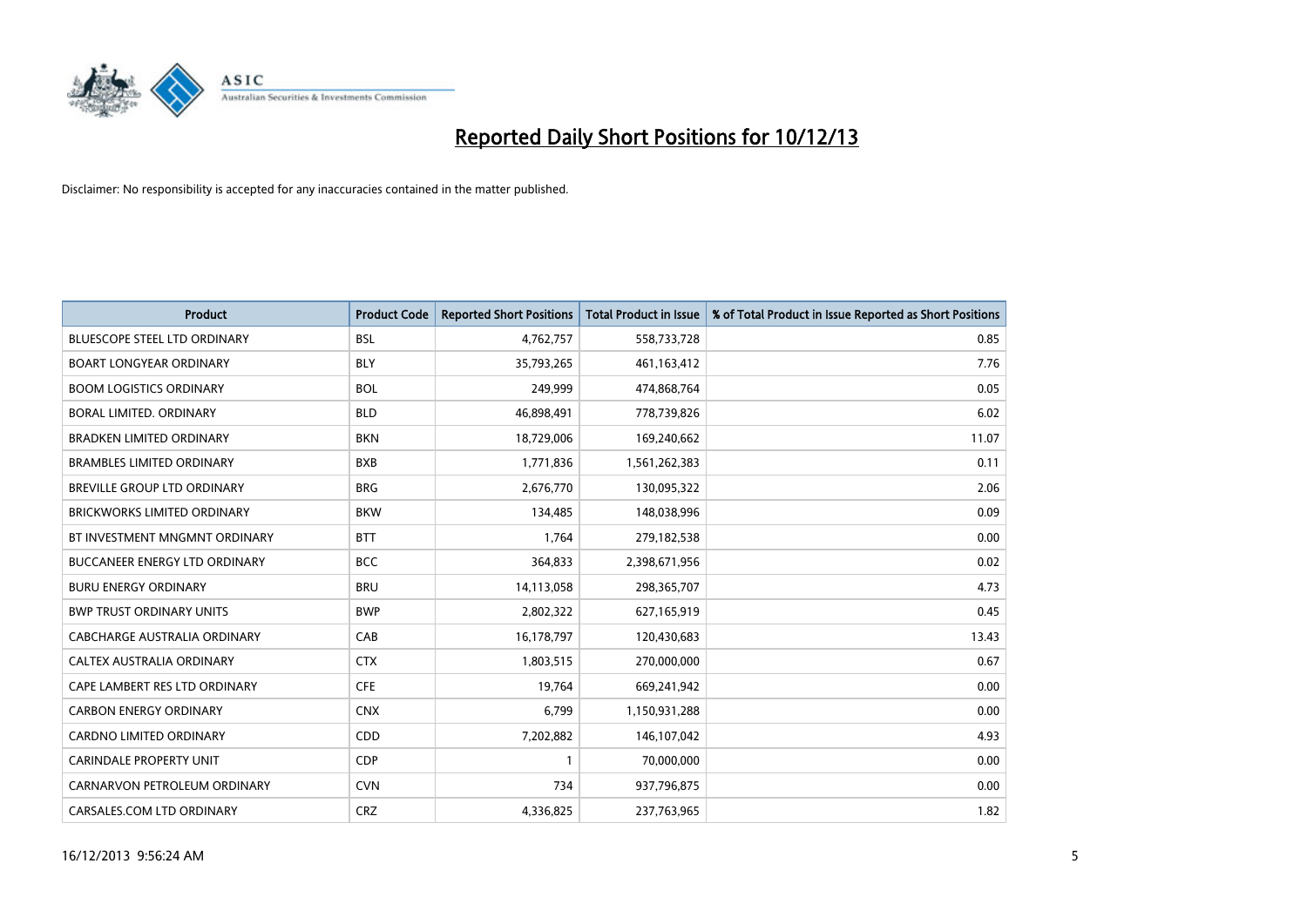

| Product                                 | <b>Product Code</b> | <b>Reported Short Positions</b> | <b>Total Product in Issue</b> | % of Total Product in Issue Reported as Short Positions |
|-----------------------------------------|---------------------|---------------------------------|-------------------------------|---------------------------------------------------------|
| <b>CASH CONVERTERS ORDINARY</b>         | CCV                 | 6,854,364                       | 426,302,767                   | 1.61                                                    |
| CEDAR WOODS PROP. ORDINARY              | <b>CWP</b>          | 13,591                          | 73,732,683                    | 0.02                                                    |
| CENTRAL PETROLEUM ORDINARY              | <b>CTP</b>          | 445,941                         | 309,218,273                   | 0.14                                                    |
| CERAMIC FUEL CELLS ORDINARY             | <b>CFU</b>          | 991,102                         | 1,601,287,414                 | 0.06                                                    |
| CFS RETAIL TRUST GRP STAPLED SECURITIES | <b>CFX</b>          | 74,038,613                      | 2,858,286,690                 | 2.59                                                    |
| CHALLENGER DIV.PRO. STAPLED UNITS       | <b>CDI</b>          | 122,222                         | 214,101,013                   | 0.06                                                    |
| <b>CHALLENGER LIMITED ORDINARY</b>      | <b>CGF</b>          | 517,090                         | 530,862,585                   | 0.10                                                    |
| CHANDLER MACLEOD LTD ORDINARY           | <b>CMG</b>          | 29,313                          | 488,529,291                   | 0.01                                                    |
| CHARTER HALL GROUP STAPLED US PROHIBIT. | <b>CHC</b>          | 217,117                         | 309,118,171                   | 0.07                                                    |
| <b>CHARTER HALL RETAIL UNITS</b>        | <b>CQR</b>          | 10,505,108                      | 362,896,512                   | 2.89                                                    |
| <b>CHORUS LIMITED ORDINARY</b>          | <b>CNU</b>          | 51,716                          | 396,369,767                   | 0.01                                                    |
| CITIGOLD CORP LTD ORDINARY              | <b>CTO</b>          | 153,427                         | 1,352,907,765                 | 0.01                                                    |
| <b>CLOUGH LIMITED ORDINARY</b>          | <b>CLO</b>          | 464,827                         | 777,630,554                   | 0.06                                                    |
| COAL OF AFRICA LTD ORDINARY             | <b>CZA</b>          | 426                             | 1,048,368,613                 | 0.00                                                    |
| <b>COALSPUR MINES LTD ORDINARY</b>      | <b>CPL</b>          | 7,600,642                       | 641,394,435                   | 1.19                                                    |
| COCA-COLA AMATIL ORDINARY               | <b>CCL</b>          | 16,883,172                      | 763,590,249                   | 2.21                                                    |
| <b>COCHLEAR LIMITED ORDINARY</b>        | <b>COH</b>          | 8,675,528                       | 57,062,020                    | 15.20                                                   |
| COCKATOO COAL ORDINARY                  | <b>COK</b>          | 16,013,312                      | 886,294,158                   | 1.81                                                    |
| CODAN LIMITED ORDINARY                  | <b>CDA</b>          | 745,037                         | 176,969,924                   | 0.42                                                    |
| COFFEY INTERNATIONAL ORDINARY           | COF                 | 18,921                          | 255,833,165                   | 0.01                                                    |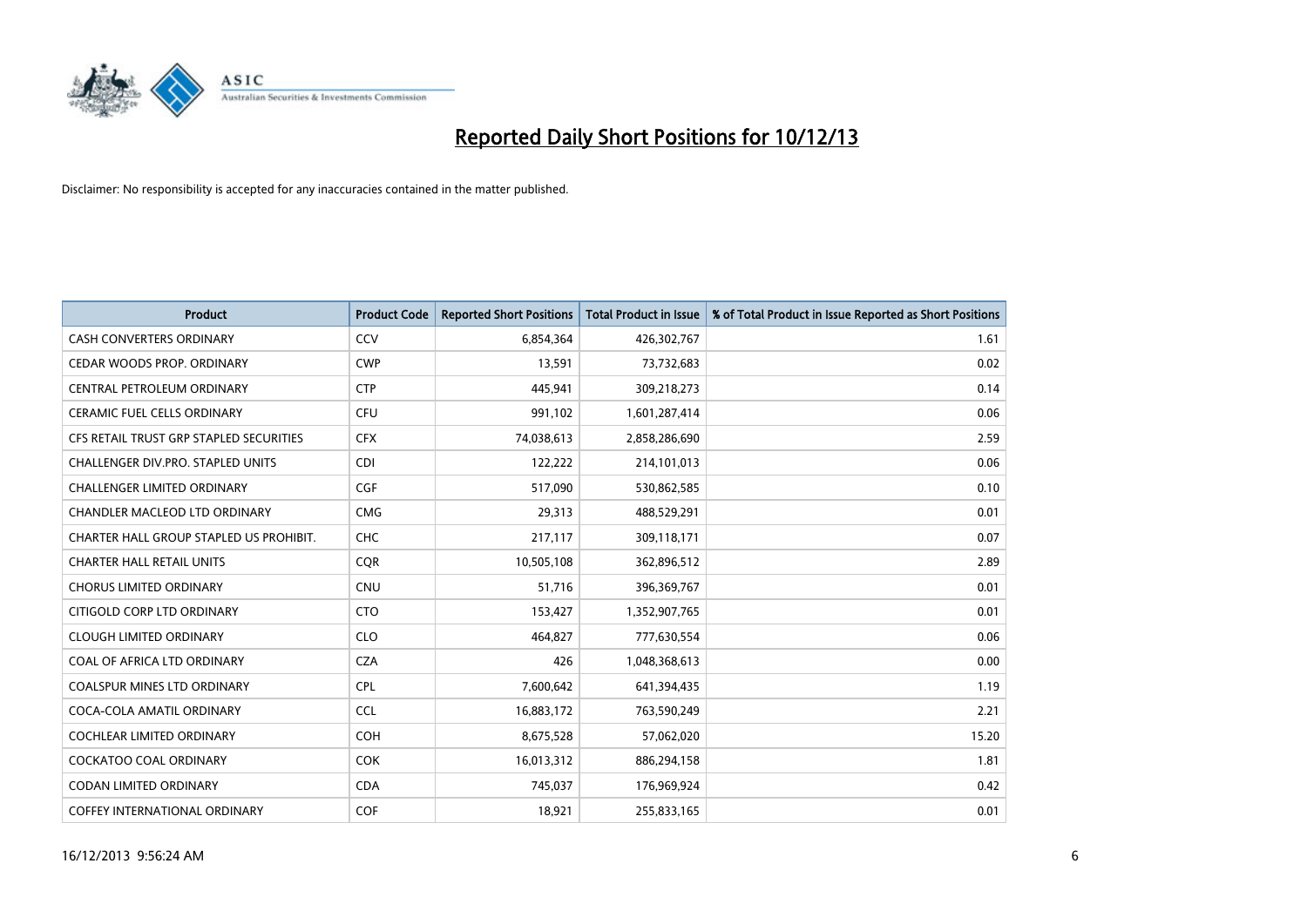

| <b>Product</b>                          | <b>Product Code</b> | <b>Reported Short Positions</b> | <b>Total Product in Issue</b> | % of Total Product in Issue Reported as Short Positions |
|-----------------------------------------|---------------------|---------------------------------|-------------------------------|---------------------------------------------------------|
| <b>COKAL LTD ORDINARY</b>               | <b>CKA</b>          | 103,470                         | 471,103,926                   | 0.02                                                    |
| <b>COLLECTION HOUSE ORDINARY</b>        | <b>CLH</b>          | 1,594,411                       | 128,969,148                   | 1.24                                                    |
| <b>COLLINS FOODS LTD ORDINARY</b>       | <b>CKF</b>          | 56,718                          | 93,000,003                    | 0.06                                                    |
| COMMONWEALTH BANK, ORDINARY             | <b>CBA</b>          | 6,526,350                       | 1,611,928,836                 | 0.40                                                    |
| <b>COMMONWEALTH PROP ORDINARY UNITS</b> | <b>CPA</b>          | 16,575,644                      | 2,347,003,413                 | 0.71                                                    |
| <b>COMPASS RESOURCES ORDINARY</b>       | <b>CMR</b>          | 7,472                           | 1,403,744,100                 | 0.00                                                    |
| <b>COMPUTERSHARE LTD ORDINARY</b>       | <b>CPU</b>          | 10,649,843                      | 556,203,079                   | 1.91                                                    |
| <b>COOPER ENERGY LTD ORDINARY</b>       | <b>COE</b>          | 456,827                         | 329,235,509                   | 0.14                                                    |
| CORP TRAVEL LIMITED ORDINARY            | <b>CTD</b>          | 343,291                         | 78,246,245                    | 0.44                                                    |
| CORP TRAVEL LIMITED RIGHTS 09-JAN-14    | <b>CTDR</b>         | 3,391                           | 11,592,036                    | 0.03                                                    |
| <b>CREDIT CORP GROUP ORDINARY</b>       | <b>CCP</b>          | 30,187                          | 46,131,882                    | 0.07                                                    |
| <b>CROMWELL PROP STAPLED SECURITIES</b> | <b>CMW</b>          | 16,022,935                      | 1,721,483,143                 | 0.93                                                    |
| <b>CROWE HORWATH AUS ORDINARY</b>       | <b>CRH</b>          | 778,397                         | 273,005,429                   | 0.29                                                    |
| CROWN RESORTS LTD ORDINARY              | <b>CWN</b>          | 1,124,509                       | 728,394,185                   | 0.15                                                    |
| <b>CSG LIMITED ORDINARY</b>             | CSV                 | 84,546                          | 278,973,075                   | 0.03                                                    |
| <b>CSL LIMITED ORDINARY</b>             | <b>CSL</b>          | 653,381                         | 486,860,673                   | 0.13                                                    |
| <b>CSR LIMITED ORDINARY</b>             | <b>CSR</b>          | 25,339,077                      | 506,000,315                   | 5.01                                                    |
| <b>CUDECO LIMITED ORDINARY</b>          | <b>CDU</b>          | 9,617,171                       | 205,017,174                   | 4.69                                                    |
| DART ENERGY LTD ORDINARY                | <b>DTE</b>          | 5,160,452                       | 1,108,251,519                 | 0.47                                                    |
| DATA#3 LIMITED ORDINARY                 | <b>DTL</b>          | 661,711                         | 153,974,950                   | 0.43                                                    |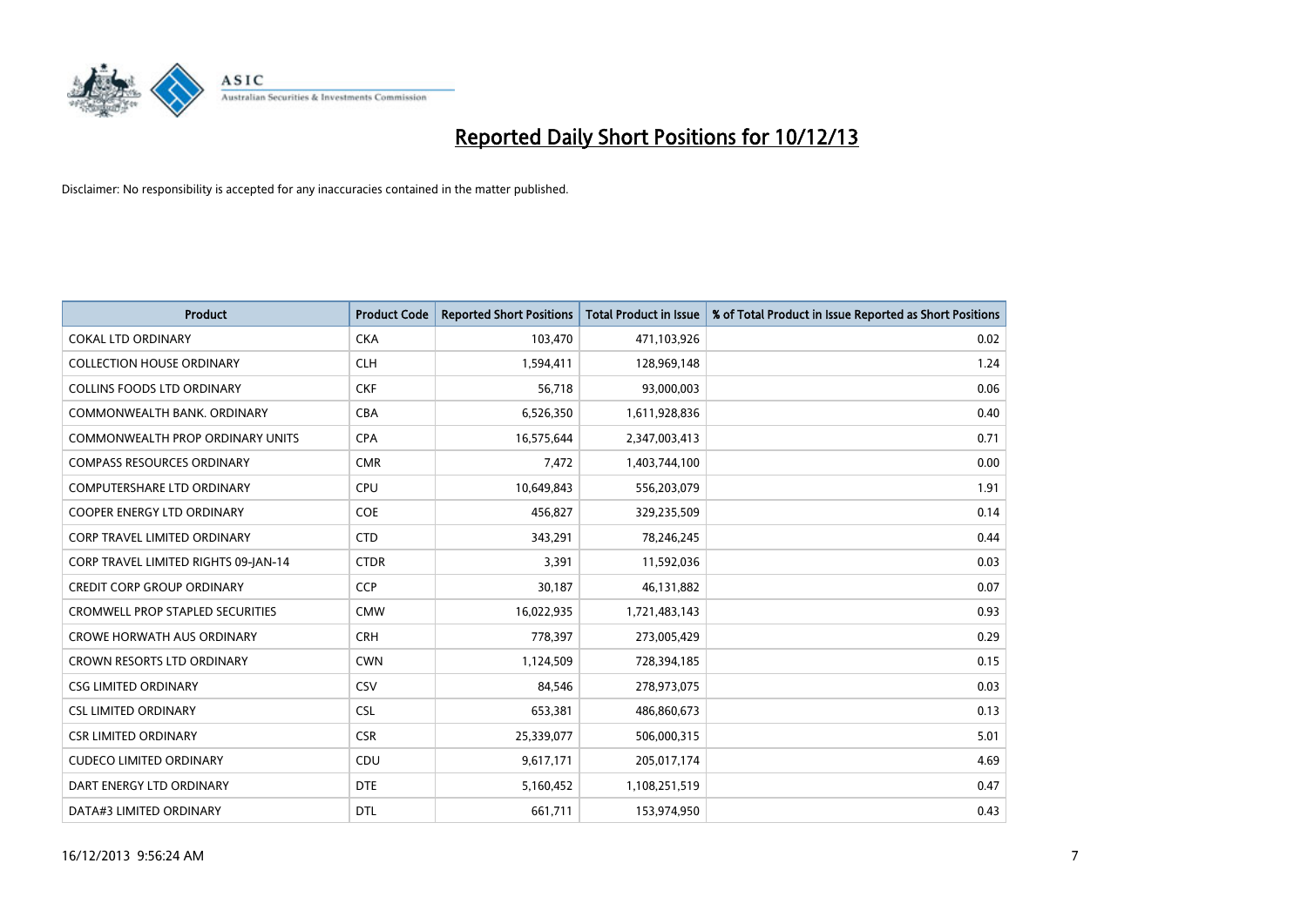

| <b>Product</b>                       | <b>Product Code</b> | <b>Reported Short Positions</b> | <b>Total Product in Issue</b> | % of Total Product in Issue Reported as Short Positions |
|--------------------------------------|---------------------|---------------------------------|-------------------------------|---------------------------------------------------------|
| DAVID JONES LIMITED ORDINARY         | <b>DJS</b>          | 44,139,298                      | 537,137,845                   | 8.22                                                    |
| <b>DECMIL GROUP LIMITED ORDINARY</b> | <b>DCG</b>          | 3,117,835                       | 168,657,794                   | 1.85                                                    |
| DEEP YELLOW LIMITED ORDINARY         | <b>DYL</b>          | 100,002                         | 1,612,657,567                 | 0.01                                                    |
| DEVINE LIMITED ORDINARY              | <b>DVN</b>          | 66,939                          | 158,730,556                   | 0.04                                                    |
| DEXUS PROPERTY GROUP STAPLED UNITS   | <b>DXS</b>          | 22,317,281                      | 4,628,228,426                 | 0.48                                                    |
| DICK SMITH HLDGS ORDINARY            | <b>DSH</b>          | 411,491                         | 236,511,364                   | 0.17                                                    |
| DISCOVERY METALS LTD ORDINARY        | <b>DML</b>          | 7,059,581                       | 560,034,418                   | 1.26                                                    |
| DOMINO PIZZA ENTERPR ORDINARY        | <b>DMP</b>          | 1,197,852                       | 85,915,713                    | 1.39                                                    |
| DONACO INTERNATIONAL ORDINARY        | <b>DNA</b>          | 70,000                          | 401,031,146                   | 0.02                                                    |
| DORAY MINERALS LTD ORDINARY          | <b>DRM</b>          | 28,921                          | 141,866,768                   | 0.02                                                    |
| DOWNER EDI LIMITED ORDINARY          | <b>DOW</b>          | 12,412,389                      | 434,734,970                   | 2.86                                                    |
| DRAGON MINING LTD ORDINARY           | <b>DRA</b>          | 50,000                          | 88,840,613                    | 0.06                                                    |
| DRILLSEARCH ENERGY ORDINARY          | <b>DLS</b>          | 10,776,802                      | 432,465,895                   | 2.49                                                    |
| DUET GROUP STAPLED US PROHIBIT.      | <b>DUE</b>          | 12,855,098                      | 1,237,195,531                 | 1.04                                                    |
| DULUXGROUP LIMITED ORDINARY          | <b>DLX</b>          | 343,176                         | 377,019,430                   | 0.09                                                    |
| <b>DWS LTD ORDINARY</b>              | <b>DWS</b>          | 635,795                         | 132,362,763                   | 0.48                                                    |
| ECHO ENTERTAINMENT ORDINARY          | <b>EGP</b>          | 20,740,984                      | 825,672,730                   | 2.51                                                    |
| <b>ELDERS LIMITED ORDINARY</b>       | <b>ELD</b>          | 19,886,311                      | 455,013,329                   | 4.37                                                    |
| ELEMENTAL MINERALS ORDINARY          | <b>ELM</b>          | 176,299                         | 303,263,391                   | 0.06                                                    |
| <b>EMECO HOLDINGS ORDINARY</b>       | <b>EHL</b>          | 9,465,144                       | 599,675,707                   | 1.58                                                    |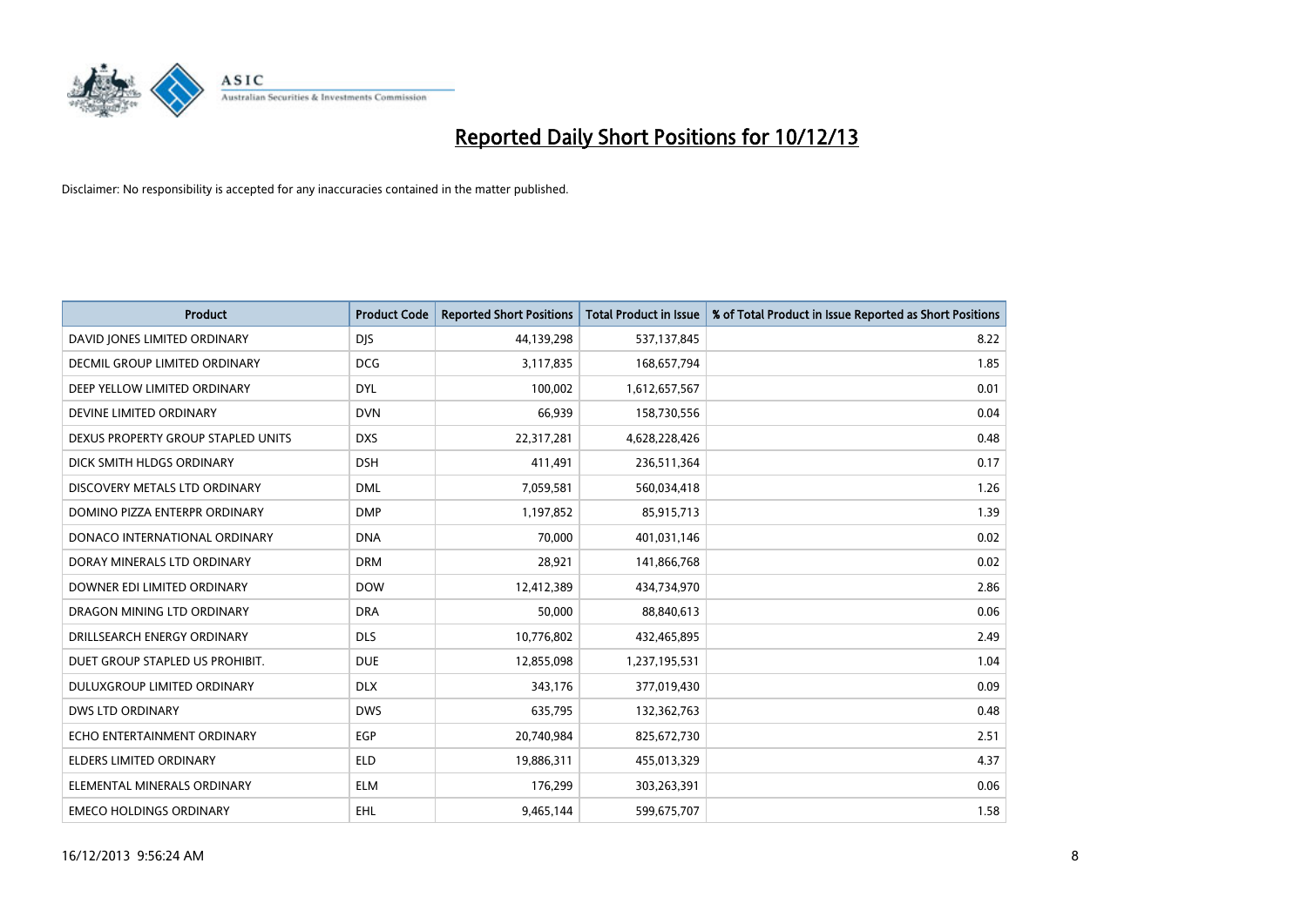

| <b>Product</b>                         | <b>Product Code</b> | <b>Reported Short Positions</b> | <b>Total Product in Issue</b> | % of Total Product in Issue Reported as Short Positions |
|----------------------------------------|---------------------|---------------------------------|-------------------------------|---------------------------------------------------------|
| <b>ENDEAVOUR MIN CORP CDI 1:1</b>      | <b>EVR</b>          | 372,183                         | 83,273,218                    | 0.45                                                    |
| ENERGY RESOURCES ORDINARY 'A'          | <b>ERA</b>          | 11,494,170                      | 517,725,062                   | 2.22                                                    |
| <b>ENERGY WORLD CORPOR, ORDINARY</b>   | <b>EWC</b>          | 48,719,052                      | 1,734,166,672                 | 2.81                                                    |
| <b>ENVESTRA LIMITED ORDINARY</b>       | <b>ENV</b>          | 3,516,898                       | 1,796,808,474                 | 0.20                                                    |
| EQUATORIAL RES LTD ORDINARY            | EQX                 | 8                               | 122,035,353                   | 0.00                                                    |
| ERM POWER LIMITED ORDINARY             | EPW                 | 5,366                           | 238,714,606                   | 0.00                                                    |
| ESERVGLOBAL LIMITED ORDINARY           | ESV                 | 7,845,867                       | 249,045,997                   | 3.15                                                    |
| ETHANE PIPELINE STAPLED SECURITIES     | <b>EPX</b>          | 2,388                           | 69,302,275                    | 0.00                                                    |
| EVOLUTION MINING LTD ORDINARY          | <b>EVN</b>          | 19,489,598                      | 708,652,367                   | 2.75                                                    |
| FAIRFAX MEDIA LTD ORDINARY             | <b>FXJ</b>          | 263,729,803                     | 2,351,955,725                 | 11.21                                                   |
| <b>FANTASTIC HOLDINGS ORDINARY</b>     | <b>FAN</b>          | 28,594                          | 103,068,398                   | 0.03                                                    |
| FAR LTD ORDINARY                       | <b>FAR</b>          | 24,205,420                      | 2,499,846,742                 | 0.97                                                    |
| FEDERATION CNTRES ORD/UNIT STAPLED SEC | <b>FDC</b>          | 3,980,513                       | 1,427,641,565                 | 0.28                                                    |
| FINBAR GROUP LIMITED ORDINARY          | <b>FRI</b>          | 4,813                           | 220,847,184                   | 0.00                                                    |
| FISHER & PAYKEL H. ORDINARY            | <b>FPH</b>          | 1,750,306                       | 546,935,620                   | 0.32                                                    |
| FLEETWOOD CORP ORDINARY                | <b>FWD</b>          | 2,262,458                       | 60,522,619                    | 3.74                                                    |
| FLETCHER BUILDING ORDINARY             | <b>FBU</b>          | 1,131,875                       | 687,854,788                   | 0.16                                                    |
| FLEXIGROUP LIMITED ORDINARY            | <b>FXL</b>          | 420,155                         | 304,096,060                   | 0.14                                                    |
| FLIGHT CENTRE TRAVEL ORDINARY          | <b>FLT</b>          | 4,625,018                       | 100,534,001                   | 4.60                                                    |
| <b>FLINDERS MINES LTD ORDINARY</b>     | <b>FMS</b>          | 4,437,551                       | 1,824,843,676                 | 0.24                                                    |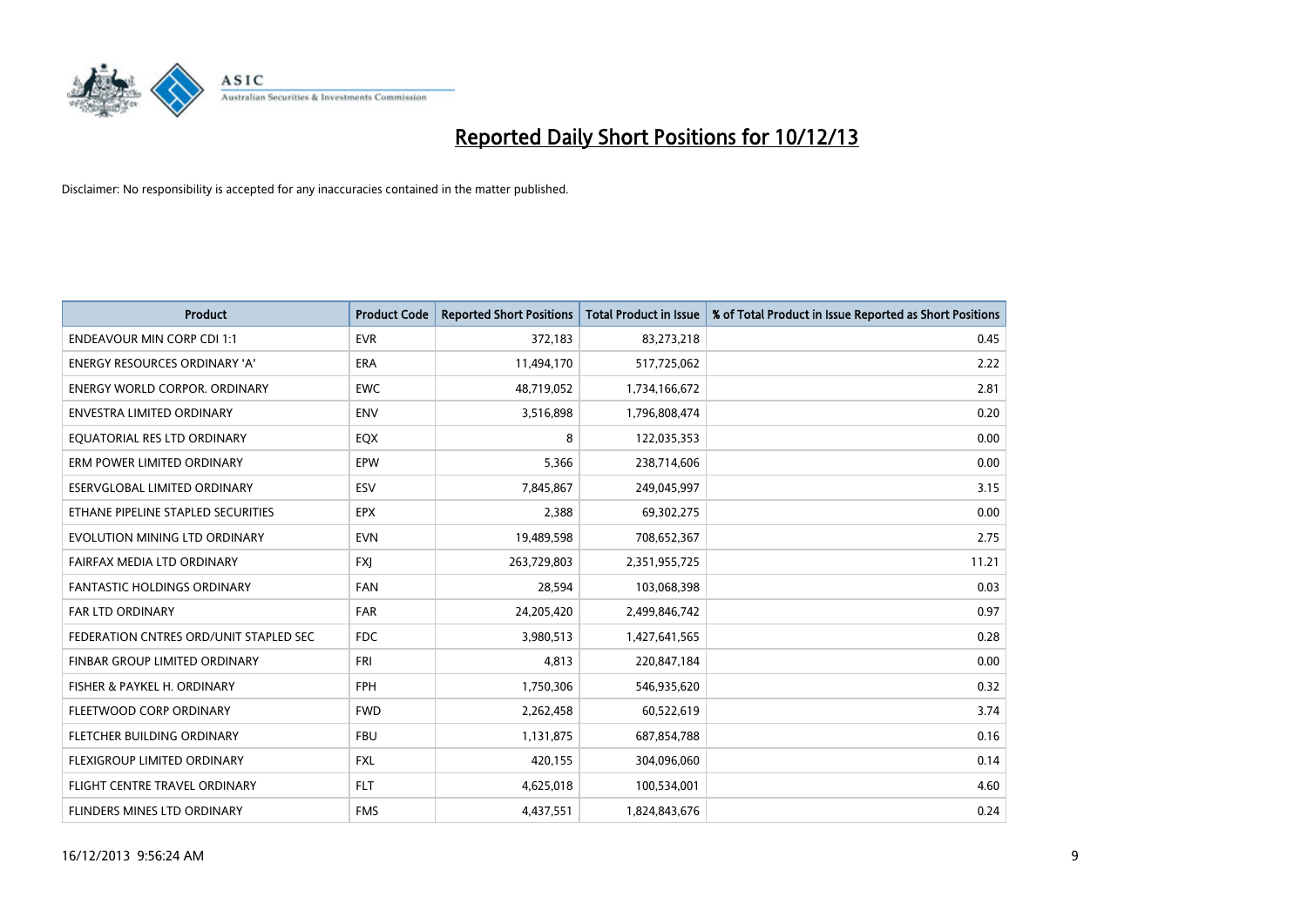

| <b>Product</b>                            | <b>Product Code</b> | <b>Reported Short Positions</b> | <b>Total Product in Issue</b> | % of Total Product in Issue Reported as Short Positions |
|-------------------------------------------|---------------------|---------------------------------|-------------------------------|---------------------------------------------------------|
| <b>FOCUS MINERALS LTD ORDINARY</b>        | <b>FML</b>          | 27,090,805                      | 9,137,375,877                 | 0.30                                                    |
| FONTERRA SHARE FUND ORDINARY UNITS        | <b>FSF</b>          | 319                             | 108,070,751                   | 0.00                                                    |
| <b>FORGE GROUP LIMITED ORDINARY</b>       | FGE                 | 820,051                         | 86,169,014                    | 0.95                                                    |
| FORTESCUE METALS GRP ORDINARY             | <b>FMG</b>          | 139,456,888                     | 3,113,798,151                 | 4.48                                                    |
| <b>G.U.D. HOLDINGS ORDINARY</b>           | GUD                 | 5,997,070                       | 71,241,319                    | 8.42                                                    |
| <b>G8 EDUCATION LIMITED ORDINARY</b>      | <b>GEM</b>          | 1,591,748                       | 300,302,719                   | 0.53                                                    |
| <b>GALAXY RESOURCES ORDINARY</b>          | <b>GXY</b>          | 617,038                         | 1,020,525,434                 | 0.06                                                    |
| <b>GBST HOLDINGS ORDINARY</b>             | GBT                 | 1,209                           | 66,561,725                    | 0.00                                                    |
| <b>GENETIC TECHNOLOGIES ORDINARY</b>      | GTG                 | 150,000                         | 572,694,121                   | 0.03                                                    |
| <b>GEODYNAMICS LIMITED ORDINARY</b>       | GDY                 | 850                             | 406,452,608                   | 0.00                                                    |
| GI DYNAMICS, INC CDI US PROHIBITED        | GID                 | 1,363,106                       | 393,043,620                   | 0.35                                                    |
| <b>GINDALBIE METALS LTD ORDINARY</b>      | <b>GBG</b>          | 44,777,031                      | 1,493,498,390                 | 3.00                                                    |
| <b>GOODMAN FIELDER, ORDINARY</b>          | <b>GFF</b>          | 37,098,814                      | 1,955,559,207                 | 1.90                                                    |
| <b>GOODMAN GROUP STAPLED</b>              | <b>GMG</b>          | 1,819,674                       | 1,718,742,809                 | 0.11                                                    |
| <b>GPT GROUP STAPLED SEC.</b>             | <b>GPT</b>          | 7,020,396                       | 1,694,888,638                 | 0.41                                                    |
| <b>GRAINCORP LIMITED A CLASS ORDINARY</b> | <b>GNC</b>          | 534,584                         | 228,855,628                   | 0.23                                                    |
| <b>GRANGE RESOURCES. ORDINARY</b>         | GRR                 | 5,378,534                       | 1,156,492,195                 | 0.47                                                    |
| <b>GREENCROSS LIMITED ORDINARY</b>        | GXL                 | 14,611                          | 37,682,334                    | 0.04                                                    |
| <b>GREENLAND MIN EN LTD ORDINARY</b>      | GGG                 | 6,821,506                       | 574,572,911                   | 1.19                                                    |
| <b>GROWTHPOINT PROPERTY NEW</b>           | GOZN                | 103,448                         | 40,800,000                    | 0.25                                                    |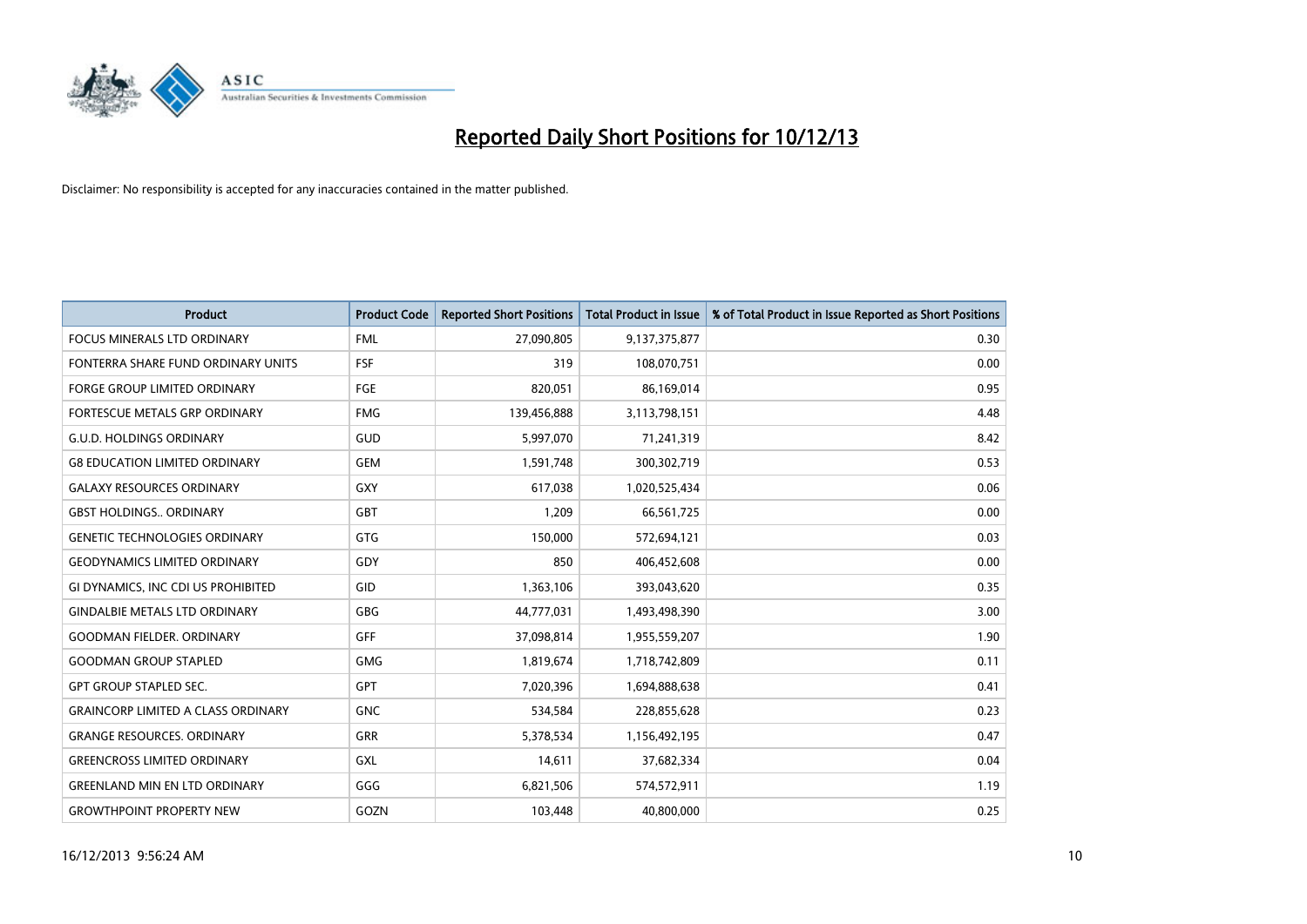

| <b>Product</b>                                   | <b>Product Code</b> | <b>Reported Short Positions</b> | <b>Total Product in Issue</b> | % of Total Product in Issue Reported as Short Positions |
|--------------------------------------------------|---------------------|---------------------------------|-------------------------------|---------------------------------------------------------|
| <b>GROWTHPOINT PROPERTY ORD/UNIT STAPLED SEC</b> | GOZ                 | 1,440,257                       | 414,410,218                   | 0.35                                                    |
| <b>GRYPHON MINERALS LTD ORDINARY</b>             | GRY                 | 6,018,406                       | 400,797,615                   | 1.50                                                    |
| <b>GUILDFORD COAL LTD ORDINARY</b>               | <b>GUF</b>          | 312,776                         | 635,046,899                   | 0.05                                                    |
| <b>GWA GROUP LTD ORDINARY</b>                    | <b>GWA</b>          | 13,040,029                      | 306,533,770                   | 4.25                                                    |
| HARVEY NORMAN ORDINARY                           | <b>HVN</b>          | 64,750,254                      | 1,062,316,784                 | 6.10                                                    |
| <b>HENDERSON GROUP CDI 1:1</b>                   | <b>HGG</b>          | 551,940                         | 730,596,390                   | 0.08                                                    |
| HFA HOLDINGS LIMITED ORDINARY                    | <b>HFA</b>          | 3.863                           | 118,738,157                   | 0.00                                                    |
| <b>HIGHLANDS PACIFIC ORDINARY</b>                | <b>HIG</b>          | 500,001                         | 853,777,764                   | 0.06                                                    |
| HILLGROVE RES LTD ORDINARY                       | <b>HGO</b>          | 5,910,143                       | 1,178,589,221                 | 0.50                                                    |
| <b>HILLS LTD ORDINARY</b>                        | <b>HIL</b>          | 518,007                         | 239,375,808                   | 0.22                                                    |
| HORIZON OIL LIMITED ORDINARY                     | <b>HZN</b>          | 77,655,145                      | 1,301,147,932                 | 5.97                                                    |
| HOT CHILI LTD ORDINARY                           | <b>HCH</b>          | 10,000                          | 347,732,196                   | 0.00                                                    |
| <b>HOTEL PROPERTY STAPLED</b>                    | <b>HPI</b>          | 820,786                         | 132,870,000                   | 0.62                                                    |
| <b>ICON ENERGY LIMITED ORDINARY</b>              | <b>ICN</b>          | 92,926                          | 615,774,351                   | 0.02                                                    |
| <b>IINET LIMITED ORDINARY</b>                    | <b>IIN</b>          | 304,453                         | 161,238,847                   | 0.19                                                    |
| <b>ILUKA RESOURCES ORDINARY</b>                  | ILU                 | 38,447,634                      | 418,700,517                   | 9.18                                                    |
| <b>IMDEX LIMITED ORDINARY</b>                    | <b>IMD</b>          | 3,900,920                       | 210,473,188                   | 1.85                                                    |
| <b>INCITEC PIVOT ORDINARY</b>                    | IPL                 | 22,560,032                      | 1,628,730,107                 | 1.39                                                    |
| <b>INDEPENDENCE GROUP ORDINARY</b>               | <b>IGO</b>          | 3,580,020                       | 233,323,905                   | 1.53                                                    |
| <b>INDOPHIL RESOURCES ORDINARY</b>               | <b>IRN</b>          | 1,752,460                       | 1,203,146,194                 | 0.15                                                    |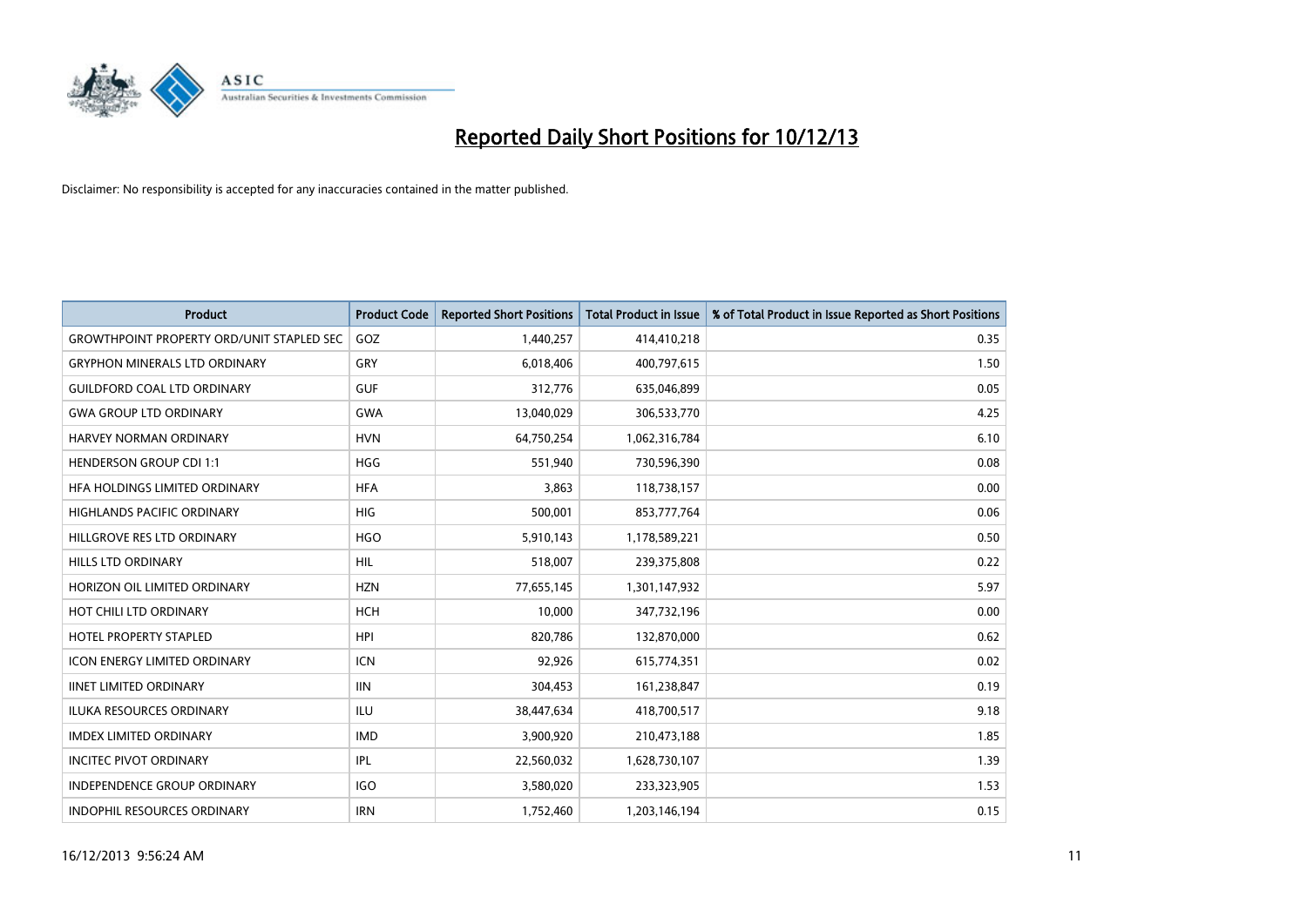

| <b>Product</b>                                | <b>Product Code</b> | <b>Reported Short Positions</b> | <b>Total Product in Issue</b> | % of Total Product in Issue Reported as Short Positions |
|-----------------------------------------------|---------------------|---------------------------------|-------------------------------|---------------------------------------------------------|
| <b>INDUSTRIA REIT STAPLED</b>                 | <b>IDR</b>          | 152,500                         | 125,000,001                   | 0.12                                                    |
| <b>INFIGEN ENERGY STAPLED SECURITIES</b>      | <b>IFN</b>          | 3,400,669                       | 764,993,434                   | 0.44                                                    |
| <b>INFOMEDIA LTD ORDINARY</b>                 | <b>IFM</b>          | 388,458                         | 304,953,155                   | 0.13                                                    |
| INGENIA GROUP STAPLED SECURITIES              | <b>INA</b>          | 20,584                          | 676,240,232                   | 0.00                                                    |
| <b>INSURANCE AUSTRALIA ORDINARY</b>           | <b>IAG</b>          | 10,866,560                      | 2,079,034,021                 | 0.52                                                    |
| INTEGRATED RESEARCH ORDINARY                  | IRI                 | 1,326                           | 168,654,953                   | 0.00                                                    |
| <b>INTREPID MINES ORDINARY</b>                | <b>IAU</b>          | 20,260,181                      | 556,348,985                   | 3.64                                                    |
| <b>INVESTA OFFICE FUND STAPLED SECURITIES</b> | <b>IOF</b>          | 855,672                         | 614,047,458                   | 0.14                                                    |
| <b>INVOCARE LIMITED ORDINARY</b>              | IVC                 | 5,818,204                       | 110,030,298                   | 5.29                                                    |
| <b>IOOF HOLDINGS LTD ORDINARY</b>             | IFL                 | 1,391,828                       | 232,118,034                   | 0.60                                                    |
| <b>IPROPERTY GROUP LTD ORDINARY</b>           | <b>IPP</b>          | 3,103                           | 181,398,426                   | 0.00                                                    |
| <b>IRESS LIMITED ORDINARY</b>                 | <b>IRE</b>          | 458,725                         | 158,585,126                   | 0.29                                                    |
| <b>IRON ORE HOLDINGS ORDINARY</b>             | <b>IOH</b>          | 26.197                          | 161,174,005                   | 0.02                                                    |
| <b>ISELECT LTD ORDINARY</b>                   | <b>ISU</b>          | 901,823                         | 260,664,894                   | 0.35                                                    |
| ISHARES MSCI AUS 200 ISHARES MSCI AUS 200     | IOZ                 | 6,597                           | 10,592,037                    | 0.06                                                    |
| <b>ISONEA LIMITED ORDINARY</b>                | <b>ISN</b>          | 4.000                           | 262,483,547                   | 0.00                                                    |
| JAMES HARDIE INDUST CHESS DEPOSITARY INT      | <b>IHX</b>          | 6,865,816                       | 443,569,963                   | 1.55                                                    |
| <b>JB HI-FI LIMITED ORDINARY</b>              | <b>JBH</b>          | 7,127,803                       | 100,261,681                   | 7.11                                                    |
| KAGARA LTD ORDINARY                           | KZL                 | 3,385,466                       | 798,953,117                   | 0.42                                                    |
| KAROON GAS AUSTRALIA ORDINARY                 | <b>KAR</b>          | 3,264,865                       | 255,841,581                   | 1.28                                                    |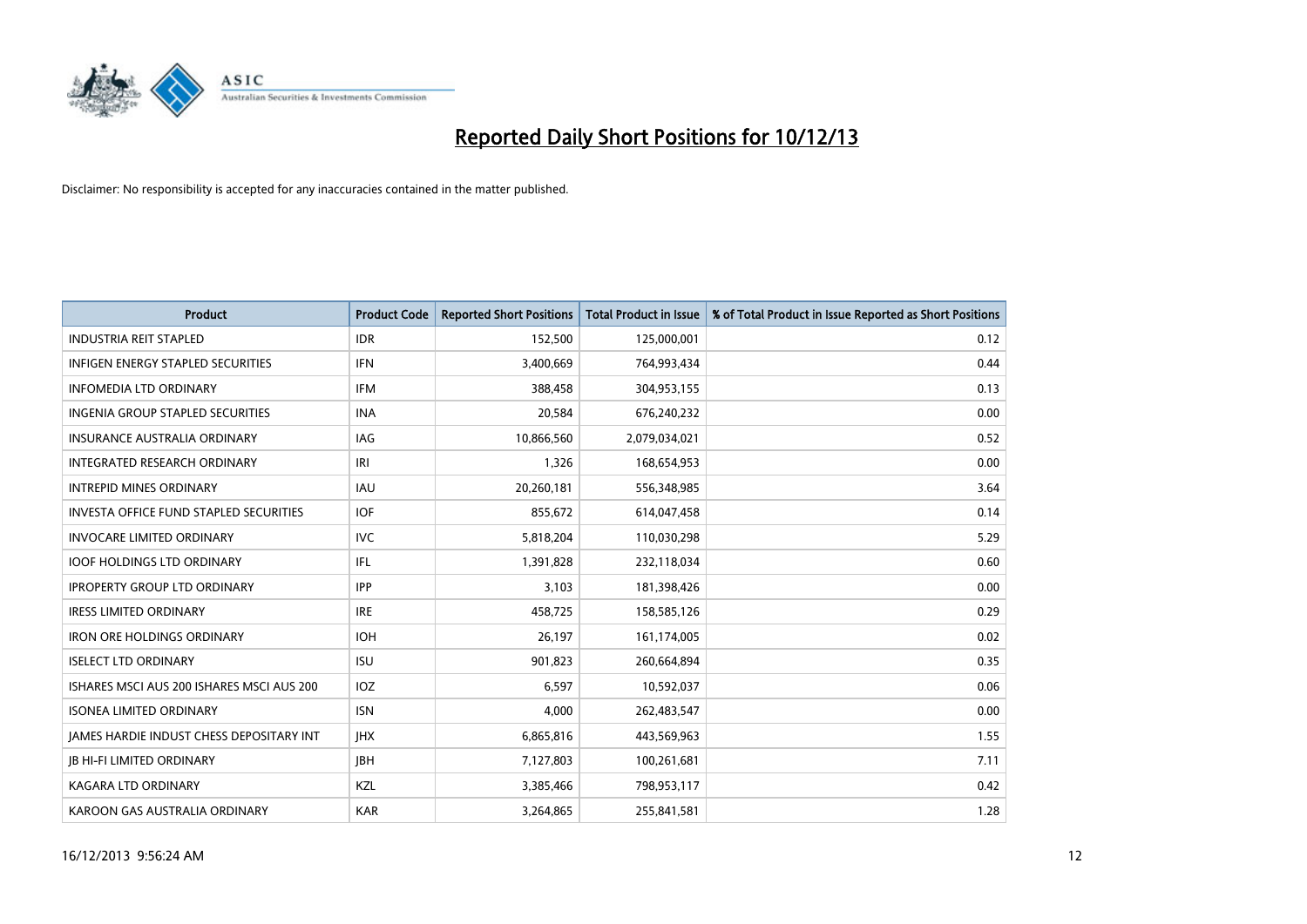

| <b>Product</b>                        | <b>Product Code</b> | <b>Reported Short Positions</b> | <b>Total Product in Issue</b> | % of Total Product in Issue Reported as Short Positions |
|---------------------------------------|---------------------|---------------------------------|-------------------------------|---------------------------------------------------------|
| KATHMANDU HOLD LTD ORDINARY           | <b>KMD</b>          | 130,526                         | 200,326,690                   | 0.07                                                    |
| <b>KBL MINING LIMITED ORDINARY</b>    | <b>KBL</b>          | 1,820                           | 393,535,629                   | 0.00                                                    |
| KINGSGATE CONSOLID. ORDINARY          | <b>KCN</b>          | 22,776,007                      | 152,284,777                   | 14.96                                                   |
| KINGSROSE MINING LTD ORDINARY         | <b>KRM</b>          | 553,902                         | 335,753,851                   | 0.16                                                    |
| LEIGHTON HOLDINGS ORDINARY            | LEI                 | 23,157,359                      | 337,235,188                   | 6.87                                                    |
| LEND LEASE GROUP UNIT/ORD STAPLED     | <b>LLC</b>          | 8,254,750                       | 576,712,337                   | 1.43                                                    |
| LIFEHEALTHCARE GRP ORDINARY           | <b>LHC</b>          | 83,097                          | 42,500,000                    | 0.20                                                    |
| LINC ENERGY LTD ORDINARY              | <b>LNC</b>          | 4,404,725                       | 523,120,361                   | 0.84                                                    |
| LOGICAMMS LIMITED ORDINARY            | <b>LCM</b>          | 24,778                          | 71,178,179                    | 0.03                                                    |
| LONESTAR RESO LTD ORDINARY            | <b>LNR</b>          | 23,598                          | 697,187,211                   | 0.00                                                    |
| LYCOPODIUM LIMITED ORDINARY           | <b>LYL</b>          | 3,001                           | 38,955,103                    | 0.01                                                    |
| <b>LYNAS CORPORATION ORDINARY</b>     | <b>LYC</b>          | 172,352,444                     | 1,961,160,594                 | 8.79                                                    |
| M2 TELECOMMUNICATION ORDINARY         | <b>MTU</b>          | 9,105,908                       | 179,384,685                   | 5.08                                                    |
| <b>MACA LIMITED ORDINARY</b>          | <b>MLD</b>          | 137,521                         | 175,050,243                   | 0.08                                                    |
| <b>MACMAHON HOLDINGS ORDINARY</b>     | <b>MAH</b>          | 553,633                         | 1,261,699,966                 | 0.04                                                    |
| MACO ATLAS ROADS GRP ORDINARY STAPLED | <b>MOA</b>          | 12,384,948                      | 487,230,540                   | 2.54                                                    |
| MACQUARIE GROUP LTD ORDINARY          | MQG                 | 1,598,627                       | 340,118,378                   | 0.47                                                    |
| MACQUARIE TELECOM GP ORDINARY         | MAQ                 | 2,537                           | 20,967,121                    | 0.01                                                    |
| MAGELLAN FIN GRP LTD ORDINARY         | <b>MFG</b>          | 772,415                         | 155,830,849                   | 0.50                                                    |
| <b>MATRIX C &amp; E LTD ORDINARY</b>  | <b>MCE</b>          | 2,719,892                       | 94,555,428                    | 2.88                                                    |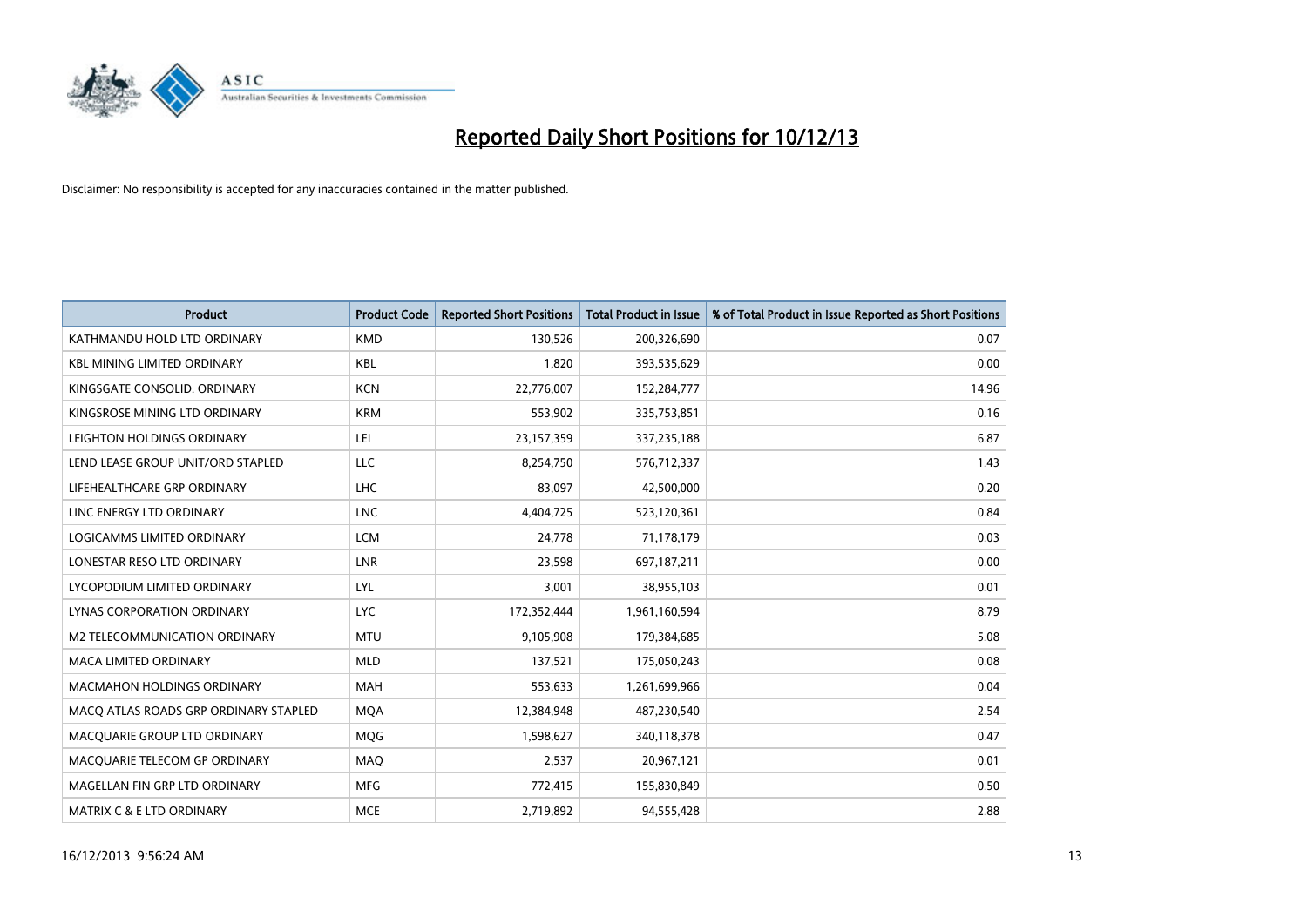

| <b>Product</b>                       | <b>Product Code</b> | <b>Reported Short Positions</b> | <b>Total Product in Issue</b> | % of Total Product in Issue Reported as Short Positions |
|--------------------------------------|---------------------|---------------------------------|-------------------------------|---------------------------------------------------------|
| <b>MAVERICK DRILLING ORDINARY</b>    | <b>MAD</b>          | 8,397,526                       | 467,726,751                   | 1.80                                                    |
| <b>MAXITRANS INDUSTRIES ORDINARY</b> | <b>MXI</b>          | 537,232                         | 183,993,392                   | 0.29                                                    |
| MAYNE PHARMA LTD ORDINARY            | <b>MYX</b>          | 1,909,760                       | 563,459,968                   | 0.34                                                    |
| MCALEESE LTD ORDINARY                | <b>MCS</b>          | 2,340,206                       | 296,577,121                   | 0.79                                                    |
| MCMILLAN SHAKESPEARE ORDINARY        | <b>MMS</b>          | 822,549                         | 74,523,965                    | 1.10                                                    |
| MEDUSA MINING LTD ORDINARY           | <b>MML</b>          | 6,516,604                       | 207,794,301                   | 3.14                                                    |
| MELBOURNE IT LIMITED ORDINARY        | <b>MLB</b>          | 92,500                          | 82,861,177                    | 0.11                                                    |
| MEO AUSTRALIA LTD ORDINARY           | <b>MEO</b>          | 10,845                          | 627,264,587                   | 0.00                                                    |
| MERIDIAN ENERGY INSTALMENT RECEIPTS  | <b>MEZCA</b>        | 32,097                          | 1,255,413,626                 | 0.00                                                    |
| <b>MERMAID MARINE ORDINARY</b>       | <b>MRM</b>          | 1,469,052                       | 232,652,241                   | 0.63                                                    |
| MESOBLAST LIMITED ORDINARY           | <b>MSB</b>          | 16,879,611                      | 317,350,901                   | 5.32                                                    |
| METALS X LIMITED ORDINARY            | <b>MLX</b>          | 46,230                          | 1,655,386,110                 | 0.00                                                    |
| METCASH LIMITED ORDINARY             | <b>MTS</b>          | 98,164,248                      | 880,704,786                   | 11.15                                                   |
| METMINCO LIMITED ORDINARY            | <b>MNC</b>          | 704,521                         | 1,749,543,023                 | 0.04                                                    |
| MICLYN EXP OFFSHR ORDINARY           | <b>MIO</b>          | 79,856                          | 281,754,775                   | 0.03                                                    |
| MIGHTY RIVER POWER ORDINARY          | <b>MYT</b>          | 1,950,939                       | 1,400,000,094                 | 0.14                                                    |
| MILTON CORPORATION ORDINARY          | <b>MLT</b>          | 45,337                          | 627,357,755                   | 0.01                                                    |
| MINCOR RESOURCES NL ORDINARY         | <b>MCR</b>          | 2,288,831                       | 188,208,274                   | 1.22                                                    |
| MINERAL DEPOSITS ORDINARY            | <b>MDL</b>          | 1,419,192                       | 83,538,786                    | 1.70                                                    |
| MINERAL RESOURCES. ORDINARY          | <b>MIN</b>          | 3,914,353                       | 186,112,198                   | 2.10                                                    |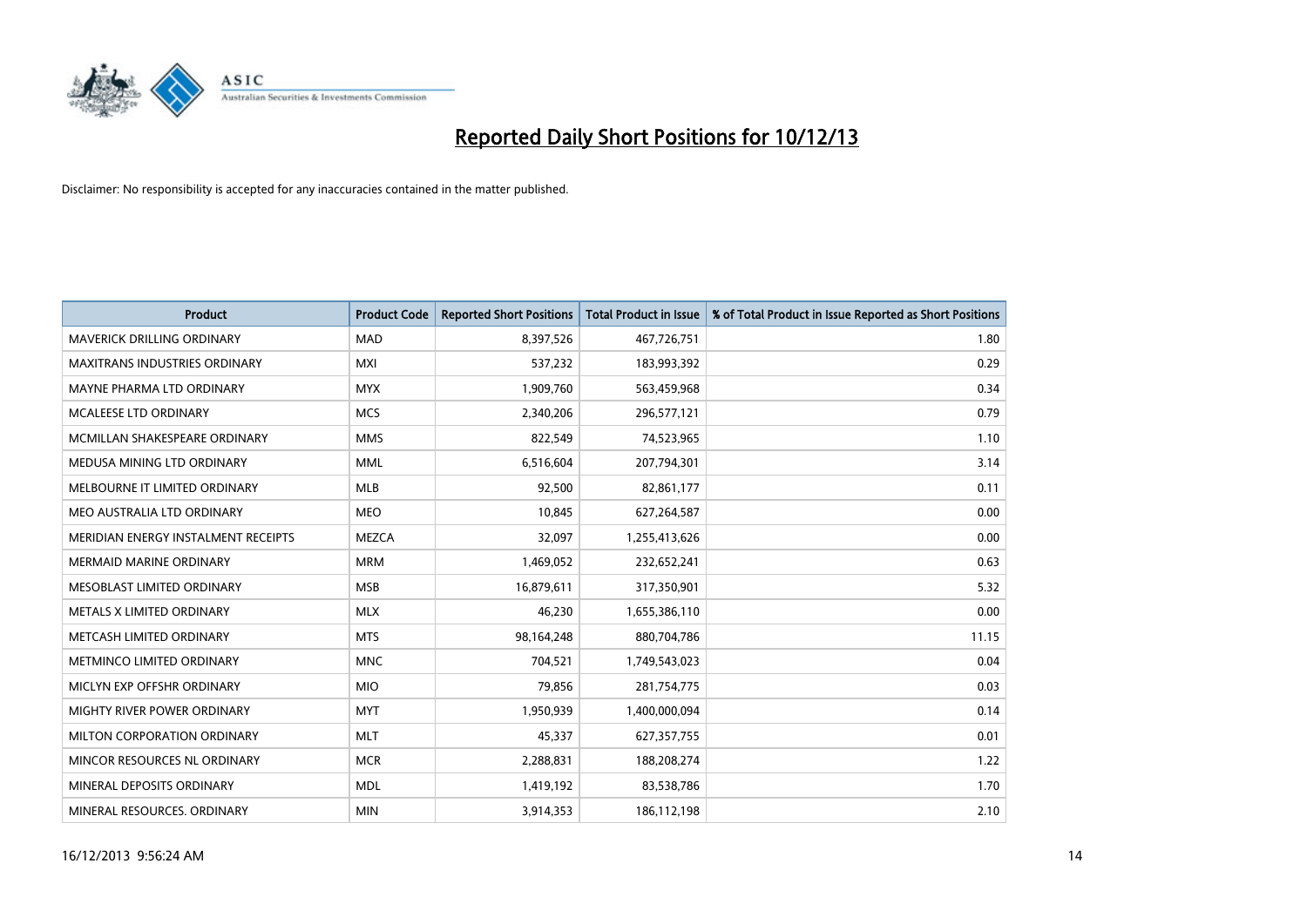

| <b>Product</b>                    | <b>Product Code</b> | <b>Reported Short Positions</b> | <b>Total Product in Issue</b> | % of Total Product in Issue Reported as Short Positions |
|-----------------------------------|---------------------|---------------------------------|-------------------------------|---------------------------------------------------------|
| MINT WIRELESS ORDINARY            | <b>MNW</b>          | 465,661                         | 403,872,395                   | 0.12                                                    |
| MIRABELA NICKEL LTD ORDINARY      | <b>MBN</b>          | 23,099,744                      | 876,801,147                   | 2.63                                                    |
| MIRVAC GROUP STAPLED SECURITIES   | <b>MGR</b>          | 1,544,079                       | 3,664,938,678                 | 0.04                                                    |
| MOBILE EMBRACE LTD ORDINARY       | <b>MBE</b>          | 4,500                           | 323,077,790                   | 0.00                                                    |
| MOLOPO ENERGY LTD ORDINARY        | <b>MPO</b>          | 100,365                         | 246,724,091                   | 0.04                                                    |
| MONADELPHOUS GROUP ORDINARY       | <b>MND</b>          | 12,143,949                      | 92,308,047                    | 13.16                                                   |
| MORTGAGE CHOICE LTD ORDINARY      | MOC                 | 87,813                          | 123,780,387                   | 0.07                                                    |
| <b>MOUNT GIBSON IRON ORDINARY</b> | <b>MGX</b>          | 5,256,020                       | 1,090,584,232                 | 0.48                                                    |
| MULTIPLEX SITES SITES             | <b>MXUPA</b>        | 1,472                           | 4,500,000                     | 0.03                                                    |
| MURCHISON METALS LTD ORDINARY     | <b>MMX</b>          | 216,291                         | 450,497,346                   | 0.05                                                    |
| MYER HOLDINGS LTD ORDINARY        | <b>MYR</b>          | 68,183,994                      | 585,684,551                   | 11.64                                                   |
| NANOSONICS LIMITED ORDINARY       | <b>NAN</b>          | 98,543                          | 262,822,463                   | 0.04                                                    |
| NATIONAL AUST. BANK ORDINARY      | <b>NAB</b>          | 5,967,648                       | 2,349,453,562                 | 0.25                                                    |
| NAVITAS LIMITED ORDINARY          | <b>NVT</b>          | 3,640,815                       | 375,416,910                   | 0.97                                                    |
| NEON ENERGY LIMITED ORDINARY      | <b>NEN</b>          | 764,100                         | 553,037,848                   | 0.14                                                    |
| NEUREN PHARMACEUT, ORDINARY       | <b>NEU</b>          | 185,319                         | 1,493,120,164                 | 0.01                                                    |
| NEW HOPE CORPORATION ORDINARY     | <b>NHC</b>          | 638,323                         | 830,767,542                   | 0.08                                                    |
| NEWCREST MINING ORDINARY          | <b>NCM</b>          | 7,321,833                       | 766,510,971                   | 0.96                                                    |
| NEWS CORP A NON-VOTING CDI        | <b>NWSLV</b>        | 1,455,563                       | 4,018,120                     | 36.22                                                   |
| NEWS CORP B VOTING CDI            | <b>NWS</b>          | 3,075,405                       | 21,223,350                    | 14.49                                                   |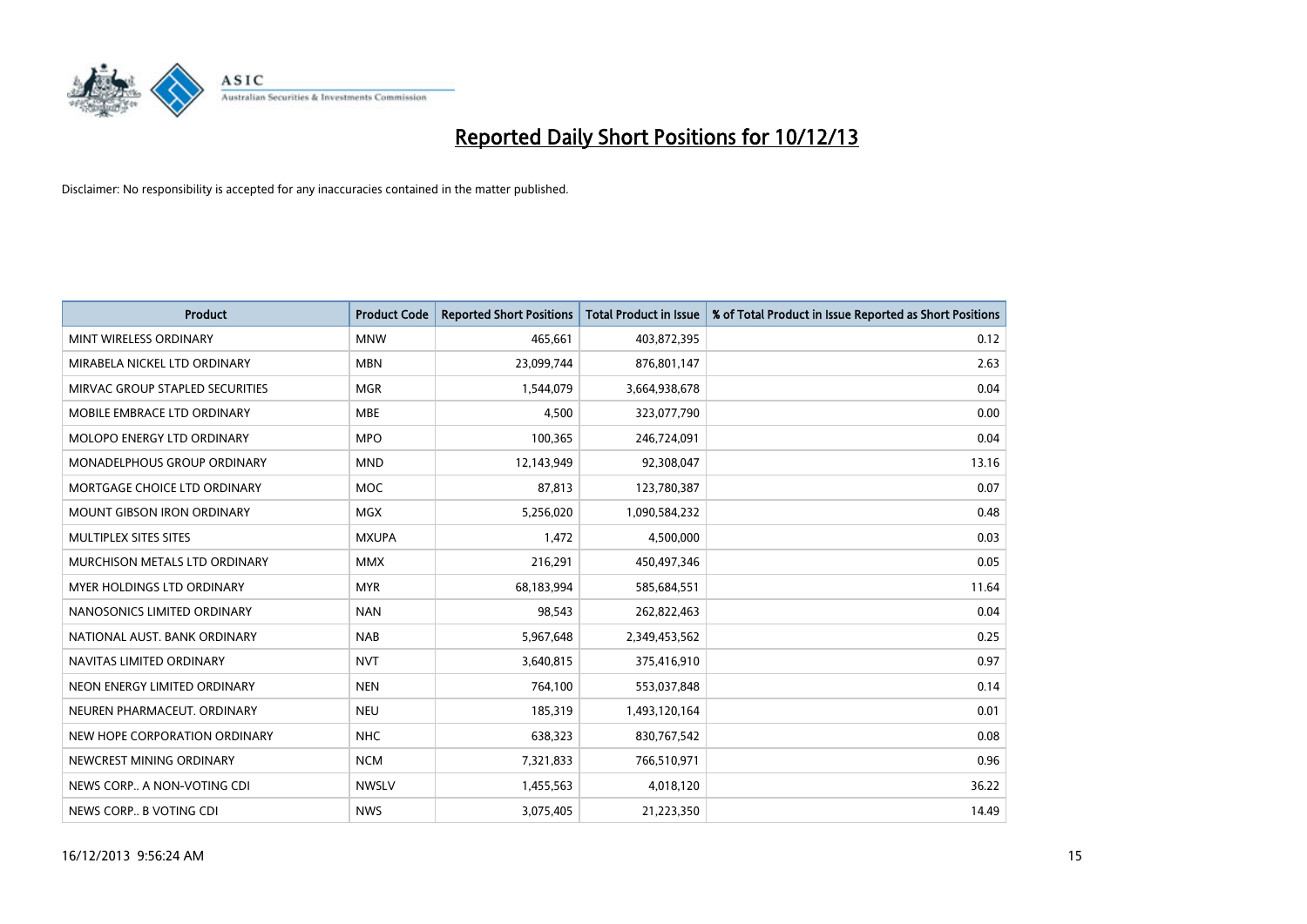

| <b>Product</b>                        | <b>Product Code</b> | <b>Reported Short Positions</b> | <b>Total Product in Issue</b> | % of Total Product in Issue Reported as Short Positions |
|---------------------------------------|---------------------|---------------------------------|-------------------------------|---------------------------------------------------------|
| NEWSAT LIMITED ORDINARY               | <b>NWT</b>          | 268,761                         | 591,460,931                   | 0.05                                                    |
| NEXTDC LIMITED ORDINARY               | <b>NXT</b>          | 9,536,177                       | 192,904,486                   | 4.94                                                    |
| NEXUS ENERGY LIMITED ORDINARY         | <b>NXS</b>          | 2,109,740                       | 1,330,219,459                 | 0.16                                                    |
| NIB HOLDINGS LIMITED ORDINARY         | <b>NHF</b>          | 3,544,386                       | 439,004,182                   | 0.81                                                    |
| NICK SCALI LIMITED ORDINARY           | <b>NCK</b>          | 565                             | 81,000,000                    | 0.00                                                    |
| NIDO PETROLEUM ORDINARY               | <b>NDO</b>          | 42,500                          | 2,046,650,968                 | 0.00                                                    |
| NINE ENTERTAINMENT ORDINARY           | <b>NEC</b>          | 15,570,909                      | 940,293,562                   | 1.66                                                    |
| NOBLE MINERAL RES ORDINARY            | <b>NMG</b>          | 2,365,726                       | 666,397,952                   | 0.36                                                    |
| NORTHERN IRON LTD ORDINARY            | <b>NFE</b>          | 108,190                         | 484,405,314                   | 0.02                                                    |
| NORTHERN STAR ORDINARY                | <b>NST</b>          | 3,991,273                       | 428,369,762                   | 0.93                                                    |
| NOVOGEN LIMITED ORDINARY              | <b>NRT</b>          | 69,601                          | 158,625,294                   | 0.04                                                    |
| NRW HOLDINGS LIMITED ORDINARY         | <b>NWH</b>          | 18,658,350                      | 278,888,011                   | 6.69                                                    |
| NUCOAL RESOURCES LTD ORDINARY         | <b>NCR</b>          | 90,001                          | 768,612,354                   | 0.01                                                    |
| NUFARM LIMITED ORDINARY               | <b>NUF</b>          | 14,699,161                      | 263,643,448                   | 5.58                                                    |
| <b>OAKTON LIMITED ORDINARY</b>        | <b>OKN</b>          | 567,941                         | 89,968,985                    | 0.63                                                    |
| OCEANAGOLD CORP. CHESS DEPOSITARY INT | <b>OGC</b>          | 1,918,641                       | 300,350,129                   | 0.64                                                    |
| OIL SEARCH LTD ORDINARY               | OSH                 | 9,016,296                       | 1,343,361,150                 | 0.67                                                    |
| OM HOLDINGS LIMITED ORDINARY          | OMH                 | 2,574,953                       | 733,423,337                   | 0.35                                                    |
| ORICA LIMITED ORDINARY                | ORI                 | 8,246,063                       | 368,203,632                   | 2.24                                                    |
| ORIGIN ENERGY ORDINARY                | <b>ORG</b>          | 7,219,659                       | 1,101,226,425                 | 0.66                                                    |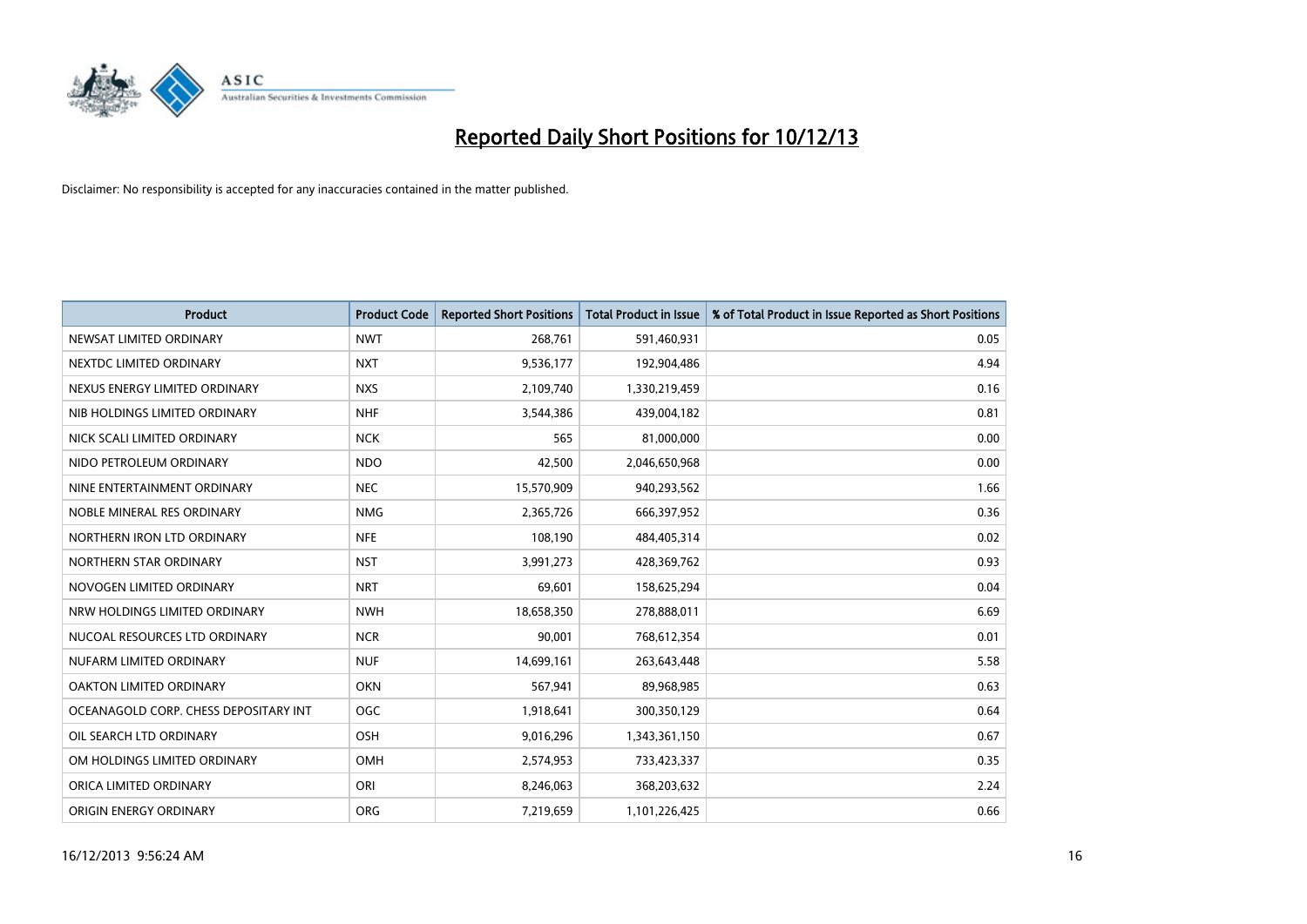

| <b>Product</b>                 | <b>Product Code</b> | <b>Reported Short Positions</b> | <b>Total Product in Issue</b> | % of Total Product in Issue Reported as Short Positions |
|--------------------------------|---------------------|---------------------------------|-------------------------------|---------------------------------------------------------|
| OROCOBRE LIMITED ORDINARY      | <b>ORE</b>          | 373,208                         | 132,041,911                   | 0.28                                                    |
| OROTONGROUP LIMITED ORDINARY   | <b>ORL</b>          | 113,287                         | 40,880,902                    | 0.28                                                    |
| OZ MINERALS ORDINARY           | OZL                 | 17,503,133                      | 303,470,022                   | 5.77                                                    |
| OZFOREX GROUP LTD ORDINARY     | <b>OFX</b>          | 2,205,257                       | 240,000,000                   | 0.92                                                    |
| <b>PACIFIC BRANDS ORDINARY</b> | <b>PBG</b>          | 7,280,363                       | 912,915,695                   | 0.80                                                    |
| PALADIN ENERGY LTD ORDINARY    | <b>PDN</b>          | 99,248,893                      | 964,118,567                   | 10.29                                                   |
| PANAUST LIMITED ORDINARY       | <b>PNA</b>          | 3,494,973                       | 619,765,589                   | 0.56                                                    |
| PANORAMIC RESOURCES ORDINARY   | PAN                 | 2,061,262                       | 295,085,132                   | 0.70                                                    |
| PANTERRA GOLD LTD ORDINARY     | PGI                 | 1                               | 769,414,346                   | 0.00                                                    |
| PAPERLINX LIMITED ORDINARY     | <b>PPX</b>          | 89,918                          | 609,280,761                   | 0.01                                                    |
| PAPILLON RES LTD ORDINARY      | PIR                 | 9,024,334                       | 339,444,210                   | 2.66                                                    |
| PATTIES FOODS LTD ORDINARY     | <b>PFL</b>          | 1,501                           | 139,144,338                   | 0.00                                                    |
| PEET LIMITED ORDINARY          | <b>PPC</b>          | 412,245                         | 433,389,348                   | 0.10                                                    |
| PENINSULA ENERGY LTD ORDINARY  | <b>PEN</b>          | 1                               | 3,042,508,659                 | 0.00                                                    |
| PERILYA LIMITED ORDINARY       | PEM                 | 1,530                           | 769,316,426                   | 0.00                                                    |
| PERPETUAL LIMITED ORDINARY     | <b>PPT</b>          | 2,583,684                       | 42,002,824                    | 6.15                                                    |
| PERSEUS MINING LTD ORDINARY    | PRU                 | 15,315,807                      | 457,962,088                   | 3.34                                                    |
| PHARMAXIS LTD ORDINARY         | <b>PXS</b>          | 1,197,549                       | 309,038,869                   | 0.39                                                    |
| PHOSPHAGENICS LTD. ORDINARY    | POH                 | 50,000                          | 1,020,465,957                 | 0.00                                                    |
| PLATINUM ASSET ORDINARY        | <b>PTM</b>          | 732,521                         | 578,655,695                   | 0.13                                                    |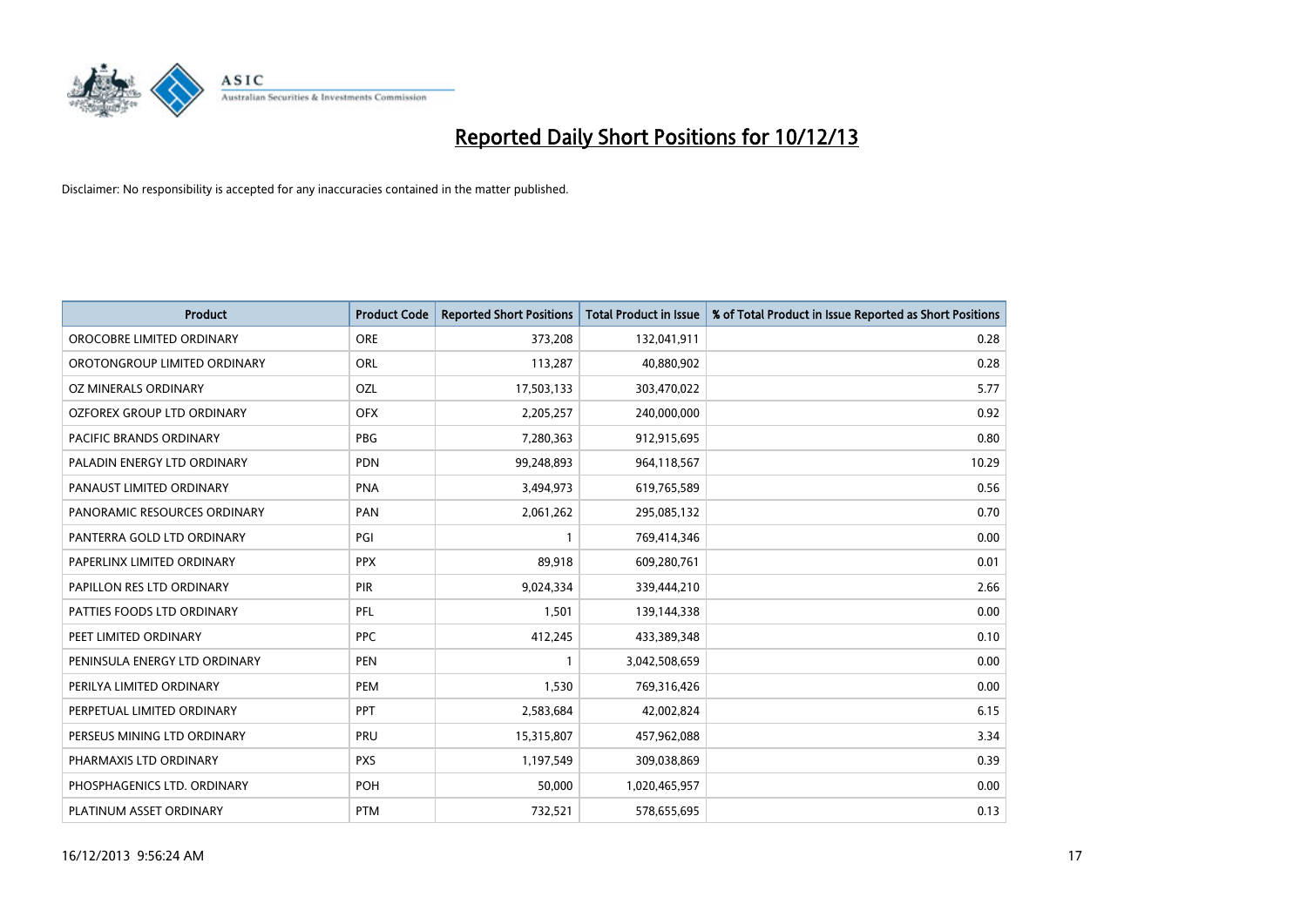

| Product                                 | <b>Product Code</b> | <b>Reported Short Positions</b> | <b>Total Product in Issue</b> | % of Total Product in Issue Reported as Short Positions |
|-----------------------------------------|---------------------|---------------------------------|-------------------------------|---------------------------------------------------------|
| PLATINUM AUSTRALIA ORDINARY             | <b>PLA</b>          | 836.027                         | 504,968,043                   | 0.17                                                    |
| PMI GOLD CORP CDI 1:1                   | <b>PVM</b>          | 243,981                         | 165,052,854                   | 0.15                                                    |
| PMP LIMITED ORDINARY                    | <b>PMP</b>          | 1,578,005                       | 323,781,124                   | 0.49                                                    |
| POTASH MINERALS LTD ORDINARY            | <b>POK</b>          | 68,900                          | 97,108,938                    | 0.07                                                    |
| PRANA BIOTECHNOLOGY ORDINARY            | PBT                 | 574,647                         | 416,226,146                   | 0.14                                                    |
| PREMIER INVESTMENTS ORDINARY            | <b>PMV</b>          | 1,314,777                       | 155,314,874                   | 0.85                                                    |
| PRIMA BIOMED LTD ORDINARY               | <b>PRR</b>          | 721,894                         | 1,228,709,341                 | 0.06                                                    |
| PRIMARY HEALTH CARE ORDINARY            | PRY                 | 18,300,807                      | 504,956,647                   | 3.62                                                    |
| PRIME MEDIA GRP LTD ORDINARY            | PRT                 | 1,388,268                       | 366,330,303                   | 0.38                                                    |
| PROGRAMMED ORDINARY                     | <b>PRG</b>          | 186,408                         | 118,229,190                   | 0.16                                                    |
| PURA VIDA ENERGY NL ORDINARY            | <b>PVD</b>          | 80,881                          | 92,821,883                    | 0.09                                                    |
| <b>QANTAS AIRWAYS ORDINARY</b>          | QAN                 | 48,403,344                      | 2,196,330,250                 | 2.20                                                    |
| OBE INSURANCE GROUP ORDINARY            | <b>OBE</b>          | 15,852,295                      | 1,226,855,950                 | 1.29                                                    |
| ORXPHARMA LTD ORDINARY                  | <b>QRX</b>          | 202,291                         | 157,285,606                   | 0.13                                                    |
| <b>OUBE HOLDINGS LTD ORDINARY</b>       | <b>QUB</b>          | 11,276,819                      | 931,433,499                   | 1.21                                                    |
| RAMELIUS RESOURCES ORDINARY             | <b>RMS</b>          | 169,047                         | 365,380,380                   | 0.05                                                    |
| RAMSAY HEALTH CARE ORDINARY             | <b>RHC</b>          | 2,231,532                       | 202,081,252                   | 1.10                                                    |
| <b>RCR TOMLINSON ORDINARY</b>           | <b>RCR</b>          | 239,696                         | 136,696,590                   | 0.18                                                    |
| <b>REA GROUP ORDINARY</b>               | <b>REA</b>          | 1,225,358                       | 131,714,699                   | 0.93                                                    |
| RECALL HOLDINGS LTD DEFERRED SETTLEMENT | <b>REC</b>          | 436,557                         | 312,000,000                   | 0.14                                                    |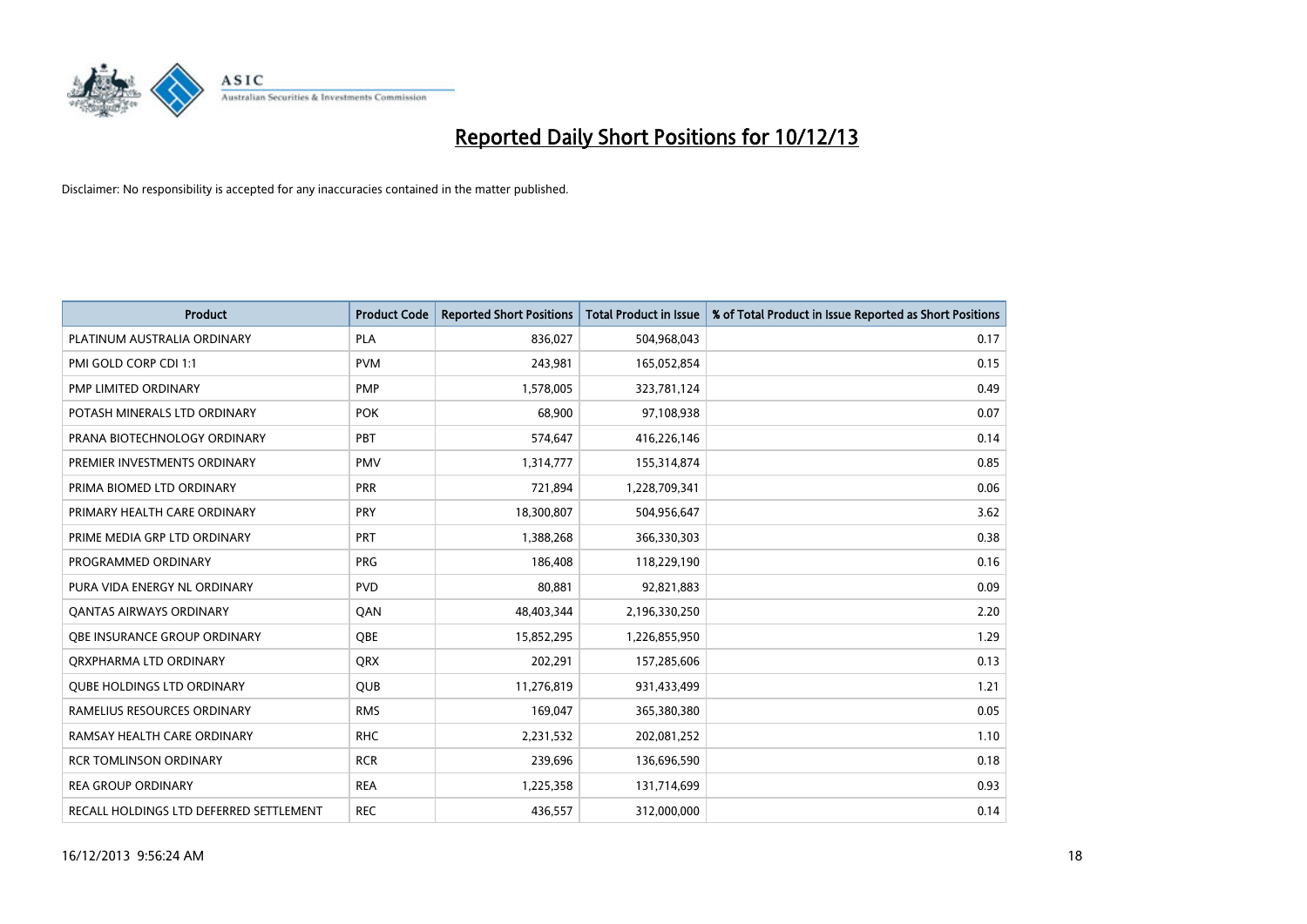

| <b>Product</b>                      | <b>Product Code</b> | <b>Reported Short Positions</b> | <b>Total Product in Issue</b> | % of Total Product in Issue Reported as Short Positions |
|-------------------------------------|---------------------|---------------------------------|-------------------------------|---------------------------------------------------------|
| <b>RECKON LIMITED ORDINARY</b>      | <b>RKN</b>          | 162,335                         | 126,913,066                   | 0.13                                                    |
| <b>RED 5 LIMITED ORDINARY</b>       | <b>RED</b>          | 179,739                         | 759,451,008                   | 0.02                                                    |
| <b>RED FORK ENERGY ORDINARY</b>     | <b>RFE</b>          | 5,394,960                       | 499,551,719                   | 1.08                                                    |
| REDBANK ENERGY LTD ORDINARY         | AEJ                 | 13                              | 786,287                       | 0.00                                                    |
| REECE AUSTRALIA LTD. ORDINARY       | <b>REH</b>          | 436                             | 99,600,000                    | 0.00                                                    |
| REED RESOURCES LTD ORDINARY         | <b>RDR</b>          | 250,000                         | 523,453,895                   | 0.05                                                    |
| REGIS RESOURCES ORDINARY            | <b>RRL</b>          | 10,214,195                      | 497,985,884                   | 2.05                                                    |
| RESMED INC CDI 10:1                 | <b>RMD</b>          | 30,391,869                      | 1,420,542,770                 | 2.14                                                    |
| <b>RESOLUTE MINING ORDINARY</b>     | <b>RSG</b>          | 12,667,236                      | 640,994,224                   | 1.98                                                    |
| RESOURCE EQUIP LTD ORDINARY         | <b>ROL</b>          | 5,000                           | 249,065,471                   | 0.00                                                    |
| <b>RESOURCE GENERATION ORDINARY</b> | <b>RES</b>          | 224,300                         | 581,380,338                   | 0.04                                                    |
| RETAIL FOOD GROUP ORDINARY          | <b>RFG</b>          | 3,274,444                       | 142,706,772                   | 2.29                                                    |
| REX MINERALS LIMITED ORDINARY       | <b>RXM</b>          | 1,922,201                       | 188,907,284                   | 1.02                                                    |
| <b>RHG LIMITED ORDINARY</b>         | <b>RHG</b>          | 1,085                           | 308,483,177                   | 0.00                                                    |
| <b>RIALTO ENERGY ORDINARY</b>       | <b>RIA</b>          | 41                              | 1,155,765,100                 | 0.00                                                    |
| RIDLEY CORPORATION ORDINARY         | <b>RIC</b>          | 125,864                         | 307,817,071                   | 0.04                                                    |
| RIO TINTO LIMITED ORDINARY          | <b>RIO</b>          | 5,662,171                       | 435,758,720                   | 1.30                                                    |
| ROBUST RESOURCES ORDINARY           | <b>ROL</b>          | 4,000                           | 102,830,646                   | 0.00                                                    |
| ROC OIL COMPANY ORDINARY            | <b>ROC</b>          | 1,294,800                       | 686,461,740                   | 0.19                                                    |
| ROYAL WOLF HOLDINGS ORDINARY        | <b>RWH</b>          | 189,393                         | 100,387,052                   | 0.19                                                    |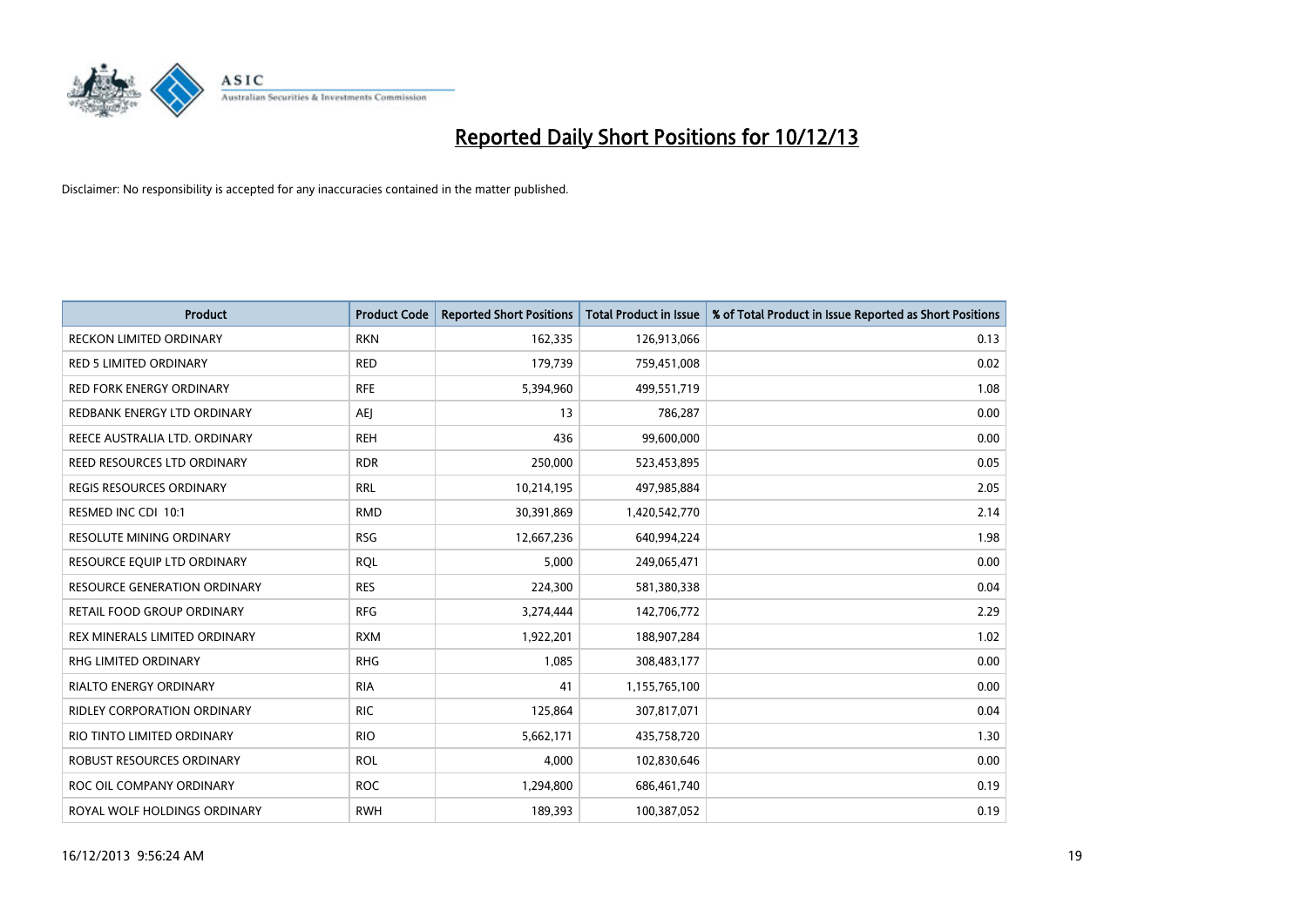

| <b>Product</b>                        | <b>Product Code</b> | <b>Reported Short Positions</b> | <b>Total Product in Issue</b> | % of Total Product in Issue Reported as Short Positions |
|---------------------------------------|---------------------|---------------------------------|-------------------------------|---------------------------------------------------------|
| <b>RURALCO HOLDINGS ORDINARY</b>      | <b>RHL</b>          | 1,408                           | 55,019,284                    | 0.00                                                    |
| RXP SERVICES LTD ORDINARY             | <b>RXP</b>          | 57,967                          | 103,462,317                   | 0.06                                                    |
| SAI GLOBAL LIMITED ORDINARY           | SAI                 | 7,803,363                       | 210,750,820                   | 3.70                                                    |
| SALMAT LIMITED ORDINARY               | <b>SLM</b>          | 998                             | 159,812,799                   | 0.00                                                    |
| SAMSON OIL & GAS LTD ORDINARY         | SSN                 | 1,428,000                       | 2,547,627,193                 | 0.06                                                    |
| SANDFIRE RESOURCES ORDINARY           | <b>SFR</b>          | 1,385,884                       | 155,640,968                   | 0.89                                                    |
| SANTOS LTD ORDINARY                   | <b>STO</b>          | 7,548,469                       | 970,209,622                   | 0.78                                                    |
| SARACEN MINERAL ORDINARY              | SAR                 | 1,953,521                       | 595,263,186                   | 0.33                                                    |
| SCA PROPERTY GROUP STAPLED SECURITIES | <b>SCP</b>          | 35,679,899                      | 648,628,320                   | 5.50                                                    |
| SEDGMAN LIMITED ORDINARY              | <b>SDM</b>          | 359,778                         | 223,224,636                   | 0.16                                                    |
| SEEK LIMITED ORDINARY                 | <b>SEK</b>          | 13,951,024                      | 339,132,780                   | 4.11                                                    |
| SELECT HARVESTS ORDINARY              | SHV                 | 40,724                          | 57,815,720                    | 0.07                                                    |
| SENEX ENERGY LIMITED ORDINARY         | <b>SXY</b>          | 6,635,512                       | 1,144,008,917                 | 0.58                                                    |
| SERVCORP LIMITED ORDINARY             | SRV                 | 699                             | 98,432,275                    | 0.00                                                    |
| SERVICE STREAM ORDINARY               | <b>SSM</b>          | 100                             | 284,443,570                   | 0.00                                                    |
| SEVEN GROUP HOLDINGS ORDINARY         | <b>SVW</b>          | 4,629,299                       | 308,160,281                   | 1.50                                                    |
| SEVEN WEST MEDIA LTD ORDINARY         | SWM                 | 7,248,216                       | 999,160,872                   | 0.73                                                    |
| SIGMA PHARMACEUTICAL ORDINARY         | <b>SIP</b>          | 4,390,256                       | 1,125,275,419                 | 0.39                                                    |
| SILEX SYSTEMS ORDINARY                | <b>SLX</b>          | 2,668,986                       | 170,297,752                   | 1.57                                                    |
| SILVER CHEF LIMITED ORDINARY          | SIV                 | 33,159                          | 29,333,629                    | 0.11                                                    |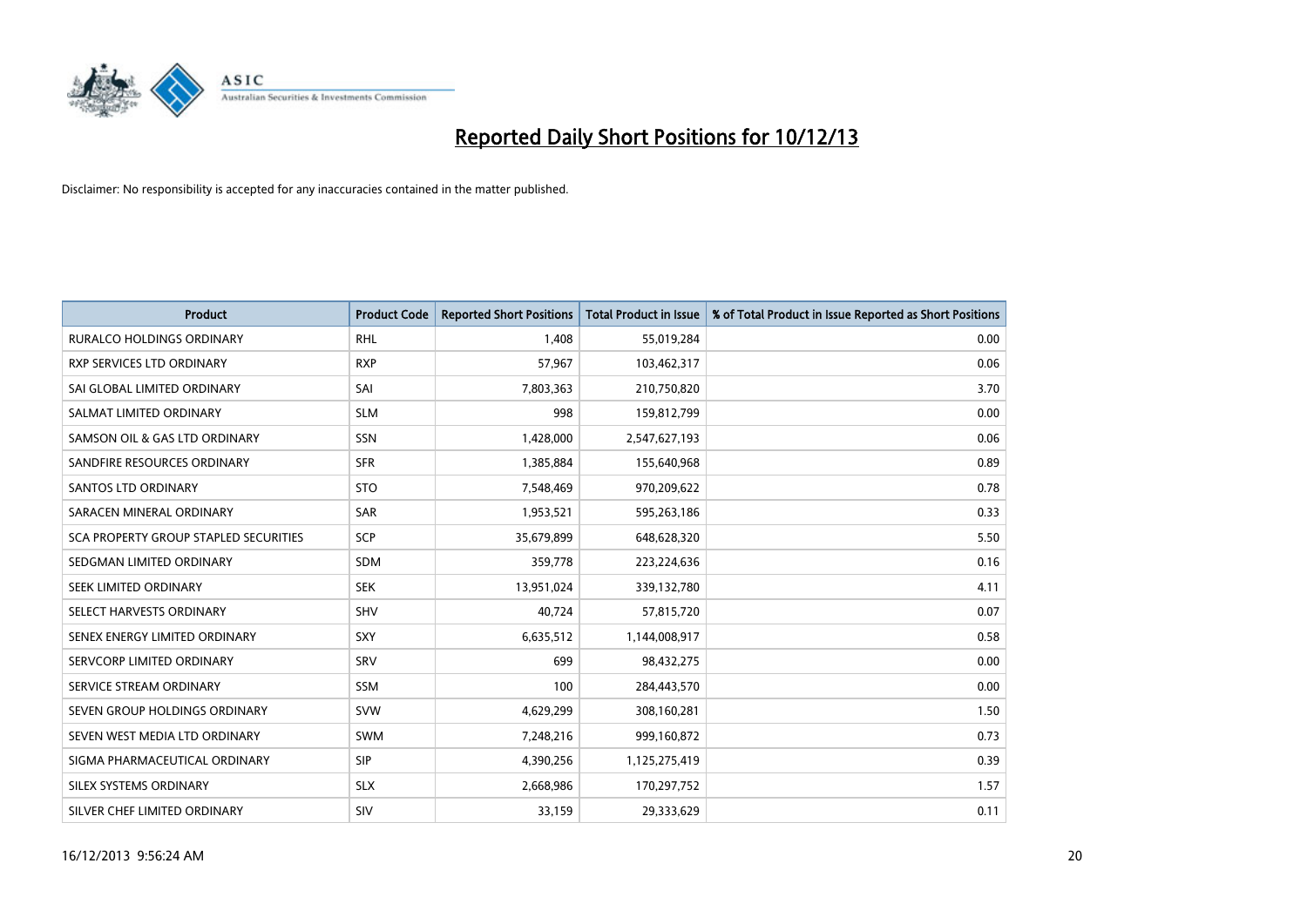

| <b>Product</b>                           | <b>Product Code</b> | <b>Reported Short Positions</b> | <b>Total Product in Issue</b> | % of Total Product in Issue Reported as Short Positions |
|------------------------------------------|---------------------|---------------------------------|-------------------------------|---------------------------------------------------------|
| SILVER LAKE RESOURCE ORDINARY            | <b>SLR</b>          | 19,476,785                      | 437,594,758                   | 4.45                                                    |
| SIMS METAL MGMT LTD ORDINARY             | SGM                 | 9,976,420                       | 204,345,727                   | 4.88                                                    |
| SINGAPORE TELECOMM. CHESS DEPOSITARY INT | SGT                 | 4,749,169                       | 157,696,918                   | 3.01                                                    |
| SINO GAS ENERGY ORDINARY                 | <b>SEH</b>          | 317,897                         | 1,453,304,154                 | 0.02                                                    |
| SIRIUS RESOURCES NL ORDINARY             | <b>SIR</b>          | 10,060,118                      | 261,930,167                   | 3.84                                                    |
| SIRTEX MEDICAL ORDINARY                  | <b>SRX</b>          | 447,213                         | 56,108,439                    | 0.80                                                    |
| SKILLED GROUP LTD ORDINARY               | <b>SKE</b>          | 5,193,498                       | 233,871,364                   | 2.22                                                    |
| SKY NETWORK ORDINARY                     | <b>SKT</b>          | 83,318                          | 389,139,785                   | 0.02                                                    |
| SKYCITY ENT GRP LTD ORDINARY             | <b>SKC</b>          | 151,601                         | 580,016,676                   | 0.03                                                    |
| <b>SLATER &amp; GORDON ORDINARY</b>      | SGH                 | 30,830                          | 202,481,656                   | 0.02                                                    |
| SMS MANAGEMENT. ORDINARY                 | SMX                 | 3,888,936                       | 70,099,763                    | 5.55                                                    |
| SONIC HEALTHCARE ORDINARY                | SHL                 | 4,441,880                       | 400,511,056                   | 1.11                                                    |
| SOUL PATTINSON (W.H) ORDINARY            | SOL                 | 98,519                          | 239,395,320                   | 0.04                                                    |
| SOUTH BOULDER MINES ORDINARY             | <b>STB</b>          | $\mathbf{1}$                    | 127,952,826                   | 0.00                                                    |
| SP AUSNET STAPLED SECURITIES             | <b>SPN</b>          | 44,786,248                      | 3,376,325,523                 | 1.33                                                    |
| SPARK INFRASTRUCTURE STAPLED NOTE & UNIT | SKI                 | 50,257,242                      | 1,326,734,264                 | 3.79                                                    |
| SPDR 200 FUND ETF UNITS                  | <b>STW</b>          | 78,200                          | 44,078,688                    | 0.18                                                    |
| SPDR 200 RESOURCES ETF UNITS             | <b>OZR</b>          | 66,188                          | 1,501,132                     | 4.41                                                    |
| SPDR SMALL ORDS ETF UNITS                | SSO                 | 199,018                         | 800,855                       | 24.85                                                   |
| SPECIALTY FASHION ORDINARY               | <b>SFH</b>          | 50,051                          | 192,236,121                   | 0.03                                                    |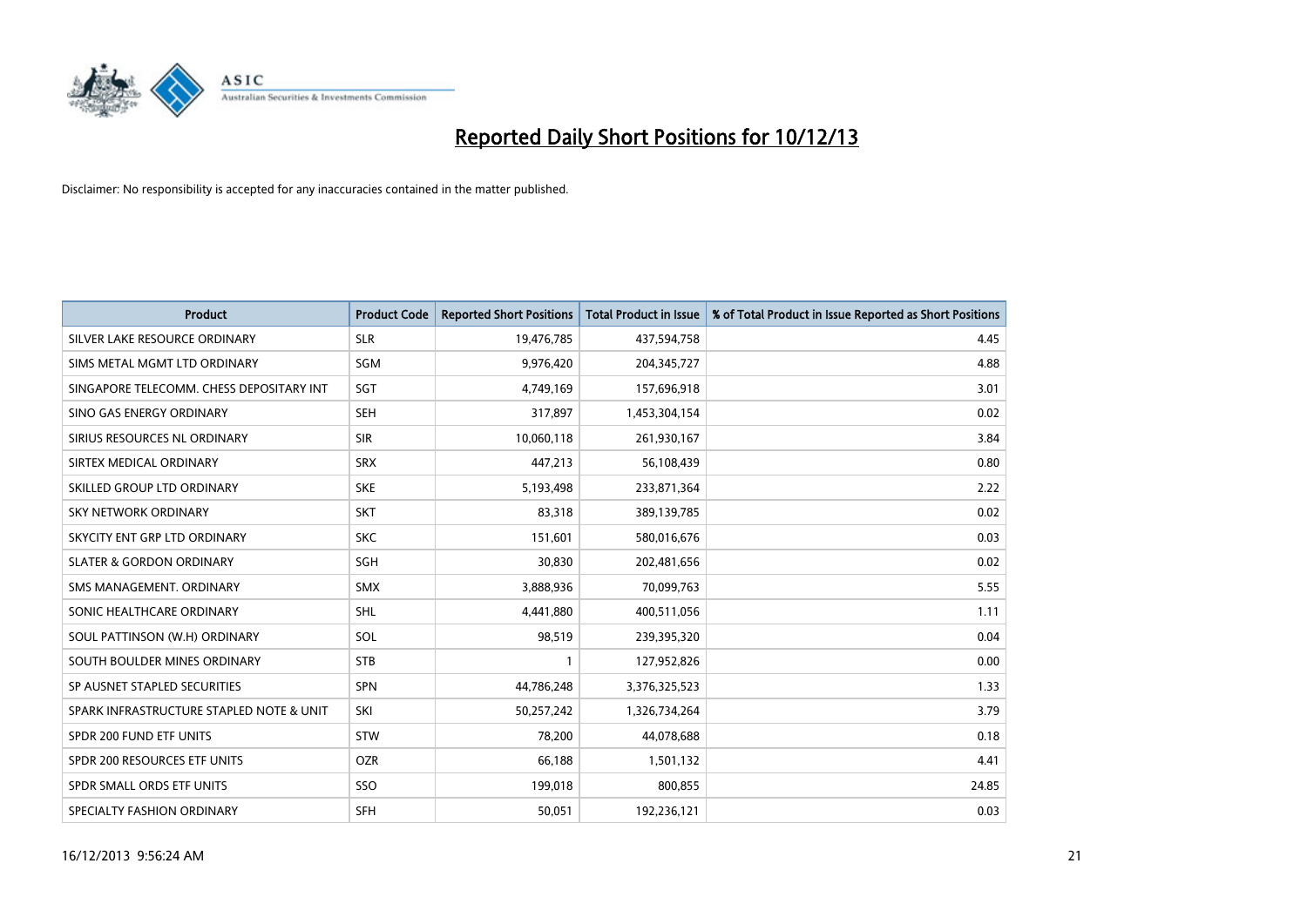

| <b>Product</b>                   | <b>Product Code</b> | <b>Reported Short Positions</b> | <b>Total Product in Issue</b> | % of Total Product in Issue Reported as Short Positions |
|----------------------------------|---------------------|---------------------------------|-------------------------------|---------------------------------------------------------|
| ST BARBARA LIMITED ORDINARY      | <b>SBM</b>          | 18,960,995                      | 488,074,077                   | 3.88                                                    |
| STARPHARMA HOLDINGS ORDINARY     | SPL                 | 14,651,865                      | 284,574,948                   | 5.15                                                    |
| STEADFAST GROUP LTD ORDINARY     | <b>SDF</b>          | 1,123,075                       | 500,971,408                   | 0.22                                                    |
| STHN CROSS MEDIA ORDINARY        | <b>SXL</b>          | 4,385,879                       | 705,099,800                   | 0.62                                                    |
| STOCKLAND UNITS/ORD STAPLED      | SGP                 | 8,412,708                       | 2,305,750,747                 | 0.36                                                    |
| STRAITS RES LTD. ORDINARY        | <b>SRQ</b>          | 31,522                          | 1,164,150,159                 | 0.00                                                    |
| STRIKE ENERGY LTD ORDINARY       | <b>STX</b>          | 5,000                           | 706,519,664                   | 0.00                                                    |
| STW COMMUNICATIONS ORDINARY      | SGN                 | 703,324                         | 403,828,512                   | 0.17                                                    |
| SUNCORP GROUP LTD ORDINARY       | <b>SUN</b>          | 3,997,076                       | 1,286,600,980                 | 0.31                                                    |
| SUNDANCE ENERGY ORDINARY         | <b>SEA</b>          | 587,380                         | 462,611,982                   | 0.13                                                    |
| SUNDANCE RESOURCES ORDINARY      | SDL                 | 60,586,120                      | 3,073,110,985                 | 1.97                                                    |
| SUNLAND GROUP LTD ORDINARY       | <b>SDG</b>          | 82,611                          | 181,710,087                   | 0.05                                                    |
| SUPER RET REP LTD ORDINARY       | SUL                 | 1,049,235                       | 196,731,620                   | 0.53                                                    |
| SYD AIRPORT STAPLED US PROHIBIT. | <b>SYD</b>          | 16,751,516                      | 2,194,322,759                 | 0.76                                                    |
| SYRAH RESOURCES ORDINARY         | <b>SYR</b>          | 2,549,557                       | 148,410,123                   | 1.72                                                    |
| TABCORP HOLDINGS LTD ORDINARY    | <b>TAH</b>          | 21,178,616                      | 754,274,706                   | 2.81                                                    |
| TANAMI GOLD NL ORDINARY          | <b>TAM</b>          | 500,001                         | 587,548,523                   | 0.09                                                    |
| TAP OIL LIMITED ORDINARY         | <b>TAP</b>          | 219,391                         | 241,608,606                   | 0.09                                                    |
| TASSAL GROUP LIMITED ORDINARY    | <b>TGR</b>          | 20,290                          | 146,507,029                   | 0.01                                                    |
| TATTS GROUP LTD ORDINARY         | <b>TTS</b>          | 10,705,469                      | 1,417,117,821                 | 0.76                                                    |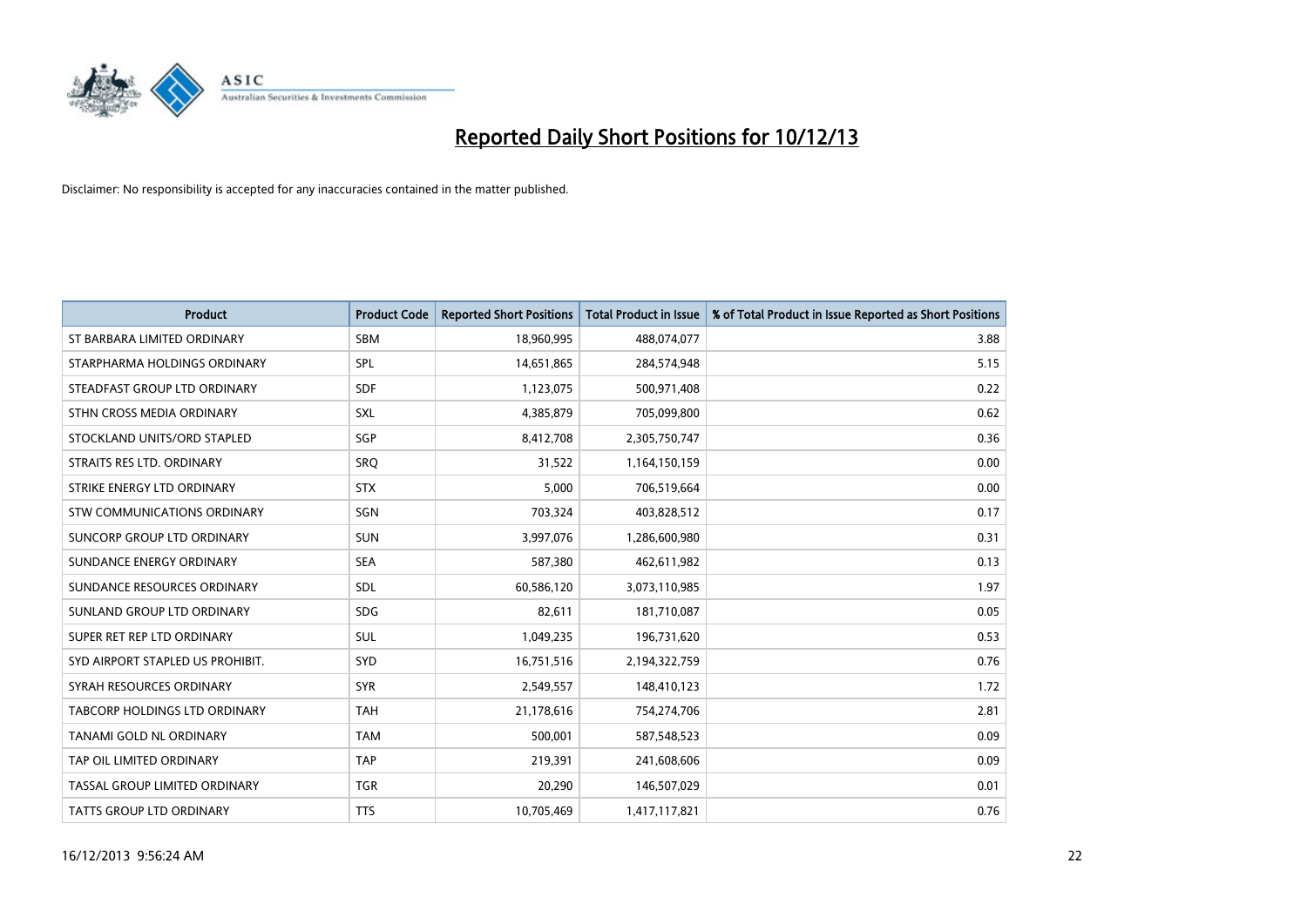

| <b>Product</b>                       | <b>Product Code</b> | <b>Reported Short Positions</b> | <b>Total Product in Issue</b> | % of Total Product in Issue Reported as Short Positions |
|--------------------------------------|---------------------|---------------------------------|-------------------------------|---------------------------------------------------------|
| <b>TECHNOLOGY ONE ORDINARY</b>       | <b>TNE</b>          | 5,055                           | 307,528,955                   | 0.00                                                    |
| TELECOM CORPORATION ORDINARY         | <b>TEL</b>          | 7,696,503                       | 1,824,093,017                 | 0.42                                                    |
| <b>TELSTRA CORPORATION, ORDINARY</b> | <b>TLS</b>          | 17,969,488                      | 12,443,074,357                | 0.14                                                    |
| TEN NETWORK HOLDINGS ORDINARY        | <b>TEN</b>          | 150,685,747                     | 2,586,970,845                 | 5.82                                                    |
| TERANGA GOLD CORP CDI 1:1            | TGZ                 | 3,819                           | 171,110,480                   | 0.00                                                    |
| TFS CORPORATION LTD ORDINARY         | <b>TFC</b>          | 71,975                          | 282,157,408                   | 0.03                                                    |
| THE REJECT SHOP ORDINARY             | <b>TRS</b>          | 2,176,269                       | 28,826,248                    | 7.55                                                    |
| THORN GROUP LIMITED ORDINARY         | <b>TGA</b>          | 45,443                          | 148,897,155                   | 0.03                                                    |
| <b>TIGER RESOURCES ORDINARY</b>      | <b>TGS</b>          | 2,324,486                       | 777,520,269                   | 0.30                                                    |
| TITAN ENERGY SERVICE ORDINARY        | <b>TTN</b>          | 100,000                         | 48,866,894                    | 0.20                                                    |
| TOLL HOLDINGS LTD ORDINARY           | <b>TOL</b>          | 28,757,676                      | 717,133,875                   | 4.01                                                    |
| TORO ENERGY LIMITED ORDINARY         | <b>TOE</b>          | 139,845                         | 1,481,936,676                 | 0.01                                                    |
| TOX FREE SOLUTIONS ORDINARY          | <b>TOX</b>          | 1,946,423                       | 133,242,359                   | 1.46                                                    |
| TPG TELECOM LIMITED ORDINARY         | <b>TPM</b>          | 2,513,721                       | 793,808,141                   | 0.32                                                    |
| <b>TRADE ME GROUP ORDINARY</b>       | <b>TME</b>          | 380,472                         | 396,261,129                   | 0.10                                                    |
| TRANSFIELD SERVICES ORDINARY         | <b>TSE</b>          | 44,286,263                      | 512,457,716                   | 8.64                                                    |
| TRANSPACIFIC INDUST. ORDINARY        | <b>TPI</b>          | 25,143,081                      | 1,578,563,490                 | 1.59                                                    |
| TRANSURBAN GROUP TRIPLE STAPLED SEC. | <b>TCL</b>          | 1,958,371                       | 1,486,013,648                 | 0.13                                                    |
| <b>TREASURY GROUP ORDINARY</b>       | <b>TRG</b>          | 18,346                          | 23,070,755                    | 0.08                                                    |
| TREASURY WINE ESTATE ORDINARY        | <b>TWE</b>          | 36,701,457                      | 647,227,144                   | 5.67                                                    |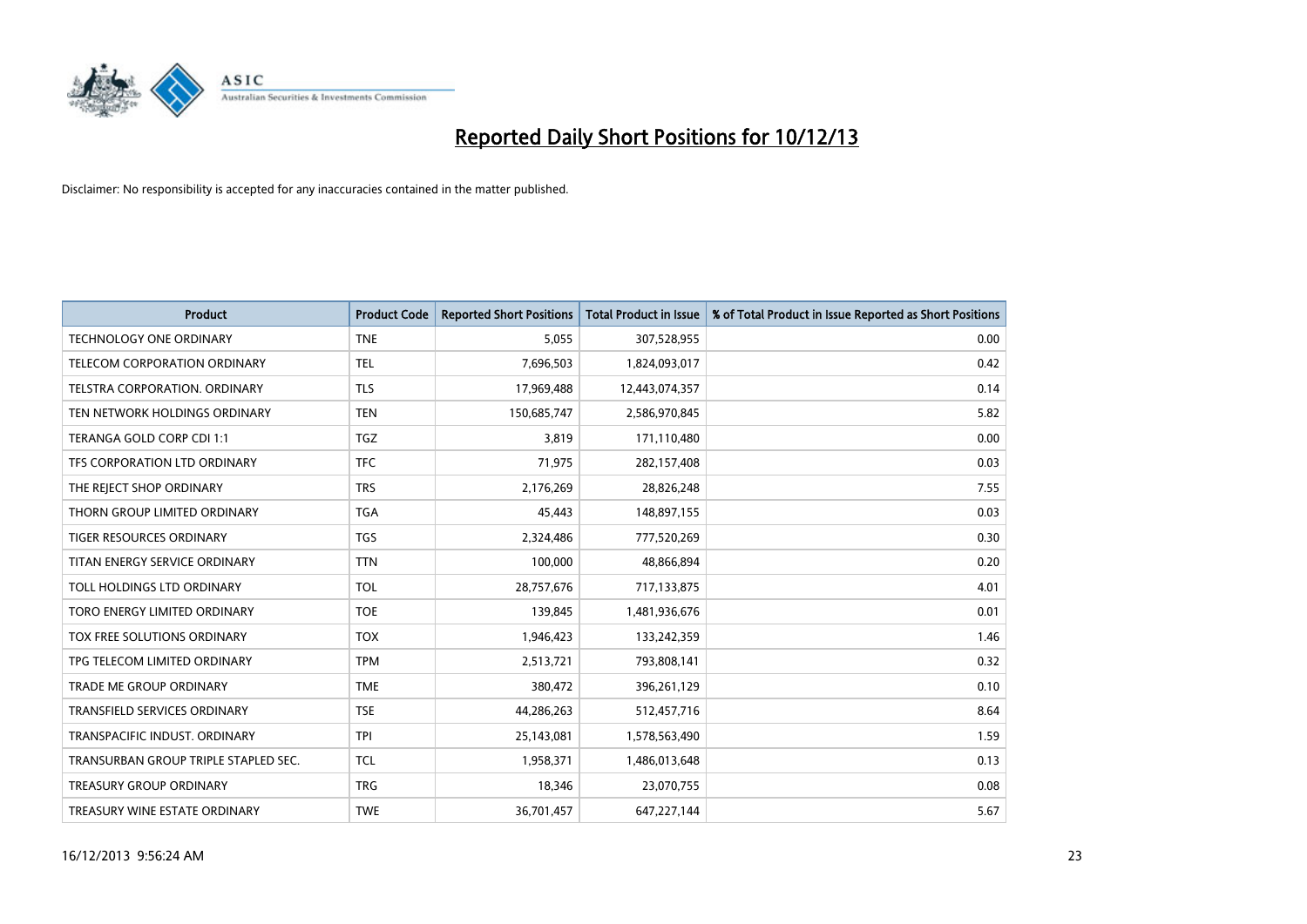

| <b>Product</b>                        | <b>Product Code</b> | <b>Reported Short Positions</b> | <b>Total Product in Issue</b> | % of Total Product in Issue Reported as Short Positions |
|---------------------------------------|---------------------|---------------------------------|-------------------------------|---------------------------------------------------------|
| TROY RESOURCES LTD ORDINARY           | <b>TRY</b>          | 474,515                         | 168,118,378                   | 0.28                                                    |
| TWENTY-FIRST FOX INC A NON-VOTING CDI | <b>FOXLV</b>        | 797,584                         | 11,936,186                    | 6.68                                                    |
| TWENTY-FIRST FOX INC B VOTING CDI     | <b>FOX</b>          | 292,639                         | 212,815,026                   | 0.14                                                    |
| UGL LIMITED ORDINARY                  | UGL                 | 17,821,977                      | 166,511,240                   | 10.70                                                   |
| <b>UXC LIMITED ORDINARY</b>           | <b>UXC</b>          | 1,046,579                       | 320,551,687                   | 0.33                                                    |
| <b>VEDA GROUP LTD ORDINARY</b>        | <b>VED</b>          | 10,904,954                      | 842,055,406                   | 1.30                                                    |
| <b>VENTURE MINERALS ORDINARY</b>      | <b>VMS</b>          | 193,000                         | 287,320,170                   | 0.07                                                    |
| VILLA WORLD LTD. ORDINARY             | <b>VLW</b>          | 6,408                           | 93,663,800                    | 0.01                                                    |
| <b>VILLAGE ROADSHOW LTD ORDINARY</b>  | <b>VRL</b>          | 309,609                         | 159,486,203                   | 0.19                                                    |
| VIRGIN AUS HLDG LTD ORDINARY          | <b>VAH</b>          | 164,988,519                     | 3,330,437,000                 | 4.95                                                    |
| VIRTUS HEALTH LTD ORDINARY            | <b>VRT</b>          | 470,473                         | 79,536,601                    | 0.59                                                    |
| <b>VISION EYE INSTITUTE ORDINARY</b>  | <b>VEI</b>          | 2,187,720                       | 160,759,740                   | 1.36                                                    |
| <b>VOCATION LTD ORDINARY</b>          | <b>VET</b>          | 3,584,000                       | 200,000,000                   | 1.79                                                    |
| <b>VOCUS COMMS LTD ORDINARY</b>       | <b>VOC</b>          | 188,550                         | 80,779,125                    | 0.23                                                    |
| WARRNAMBOOL CHEESE ORDINARY           | <b>WCB</b>          | 129,674                         | 55,969,511                    | 0.23                                                    |
| WATPAC LIMITED ORDINARY               | <b>WTP</b>          | 25                              | 184,332,526                   | 0.00                                                    |
| WEBJET LIMITED ORDINARY               | <b>WEB</b>          | 1,813,419                       | 79,397,959                    | 2.28                                                    |
| WESFARMERS LIMITED ORDINARY           | <b>WES</b>          | 7,988,685                       | 1,143,274,951                 | 0.70                                                    |
| WESTERN AREAS LTD ORDINARY            | <b>WSA</b>          | 22,665,301                      | 196,862,806                   | 11.51                                                   |
| WESTERN DESERT RES. ORDINARY          | <b>WDR</b>          | 1,826,359                       | 498,831,910                   | 0.37                                                    |